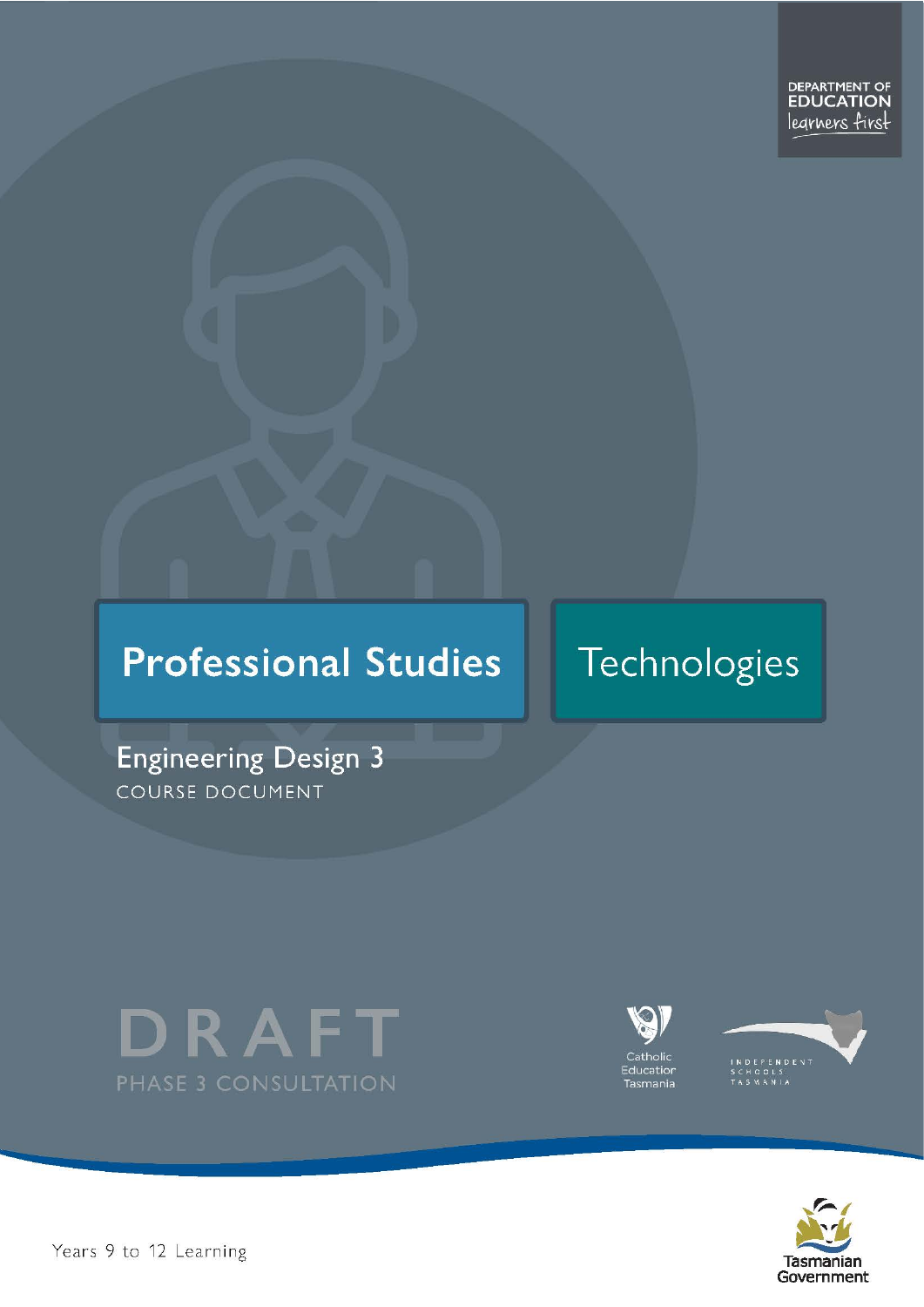# Table of Contents

Phase 3 Consultation Draft Published: March 2021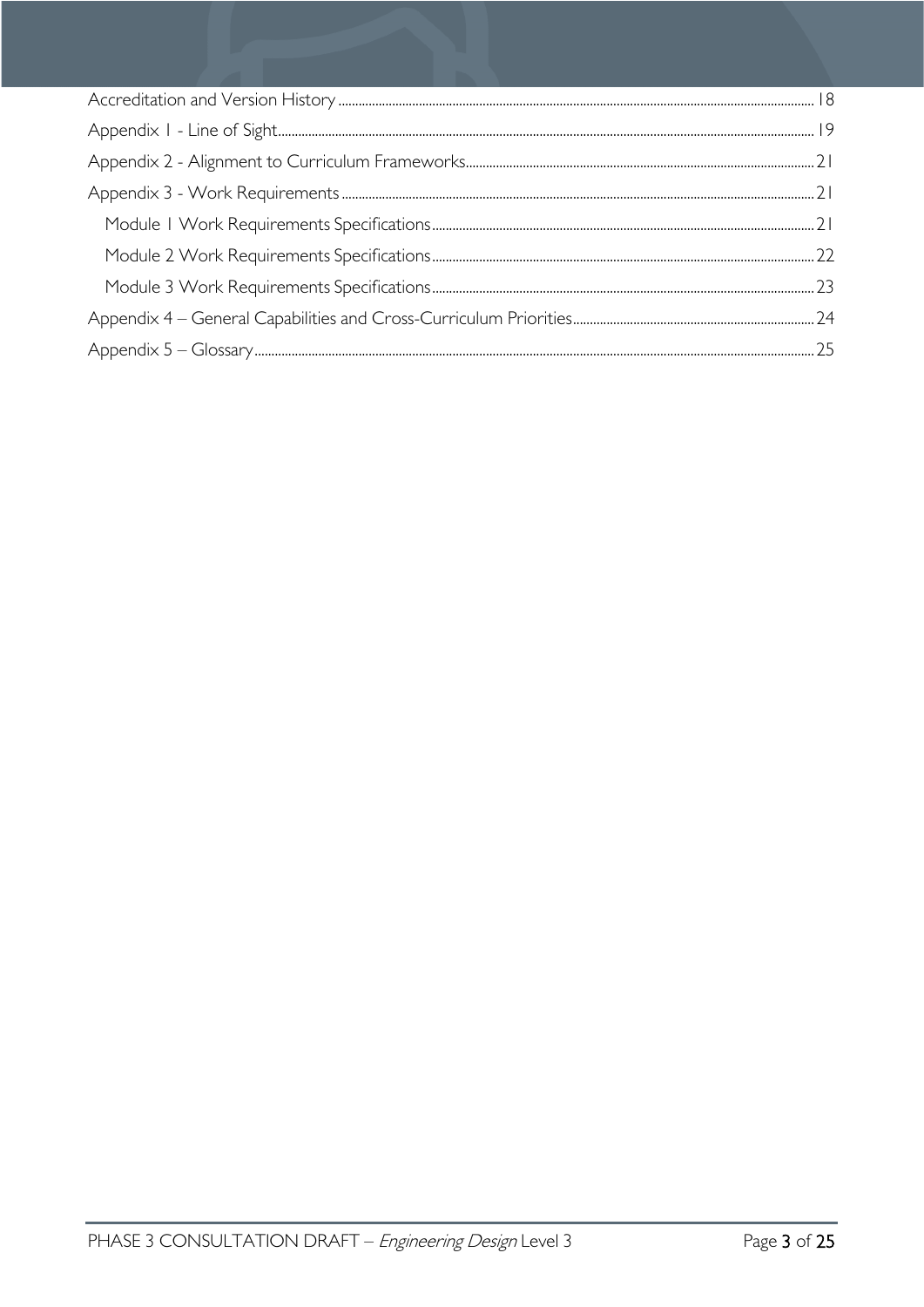### <span id="page-3-0"></span>Engineering Design,150 hours – Level 3

This course is the Level 3 component of the Engineering Design program.

### <span id="page-3-1"></span>Aims

The purpose of Years 9 to 12 [Education](https://publicdocumentcentre.education.tas.gov.au/library/Shared%20Documents/Years-9-to-12-Education-Framework.pdf) is to enable all students to achieve their potential through Years 9 to 12 and beyond in further study, training or employment.

Years 9 to 12 Education enables: Personal Empowerment, Cultural Transmission, Preparation for Citizenship and Preparation for Work.

This course supports the principles of Access, Agency, Excellence, Balance, Support and Achievement as part of a range of programs that enables students to access a diverse and highly flexible range of learning opportunities suited to their level of readiness, interests and aspirations.

Courses aligned to the Years 9 to 12 Curriculum [Framework](https://publicdocumentcentre.education.tas.gov.au/library/Shared%20Documents/Education%209-12%20Frameworks%20A3%20WEB%20POSTER.pdf) belong to one of the five focus areas of Discipline-based Study, Transdisciplinary Projects, Professional Studies, Work-based Learning and Personal Futures.

Engineering Design Level 3 is a Professional Studies course.

### <span id="page-3-2"></span>Focus Area – Professional Studies

Professional Studies bridges academic courses and career-related study to provide students with a combination of academic and practical knowledge, skills and understanding to pursue a particular pathway of interest. Courses integrate exposure to professional environments, processes and practice through inquiry based learning. Professional Studies reflect professional processes and standards and provide learners with an equivalent experience to that of someone working within that profession Professional Studies enhances students cognitive capacity, efficacy, creativity and craftsmanship in readiness for higher education, internships, apprenticeships, or work in a designated field of interest. Professional Studies courses connect with recognised professional study pathways and contextually align with key Tasmanian industry sectors.

Professional Studies courses have three key features that guide teaching and learning:

- exposure to professional practice
- ideation, research, discovery and integrated learning
- production and sharing replicating a professional paradigm.

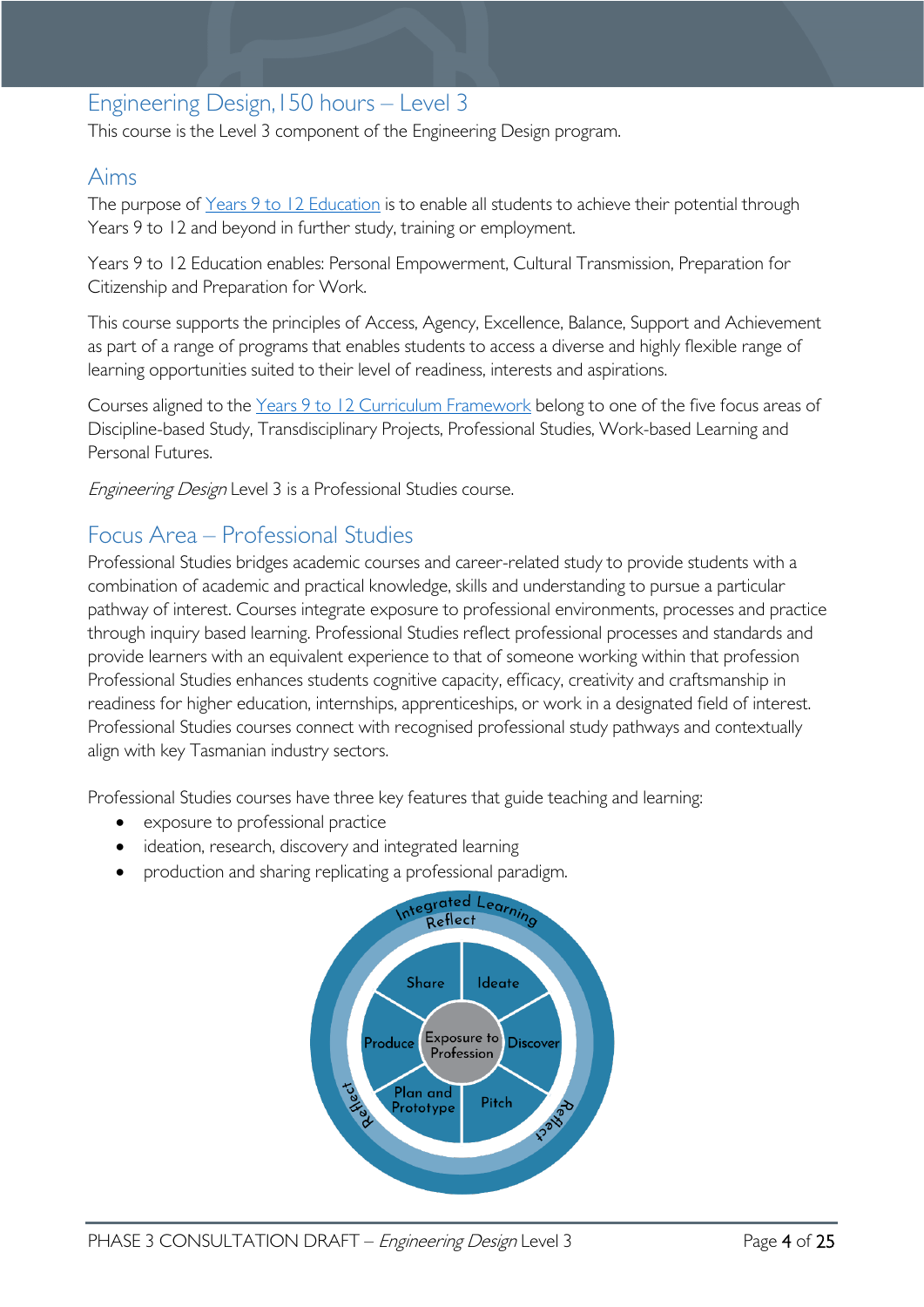In this course learners will do this by engaging in opportunities to investigate the role of engineers and engineering in society and researching and appraising existing ideas, products, processes and solutions to problems. They will learn to generate imaginative and creative solutions of their own and communicate their ideas within the parameters and requirements of engineering-based tasks whilst gaining and applying knowledge of industry standards of design, manufacture and safety. Through practical, experiences, learners will learn to use technology to design, test and appraise engineered products, systems and solutions and have the opportunity to identify and articulate further improvements and developments.

### <span id="page-4-0"></span>Rationale

The *Engineering Design* program enables learners to engage with engineering principles and systems through integrated Science, Technologies, Engineering and Mathematics (STEM) inquiry. STEM education integrates concepts that are usually delivered as separate subjects in different classes and emphasises the application of knowledge to real-life situations. STEM learning is typically based around finding a solution to a real-world problem and focus on project-based learning.

The *Engineering Design* program encourages students to become aware of factors that influence innovation and enterprise, and the subsequent success or failure of a product. Through these courses, learners will have the opportunity to research and appraise existing ideas, products, processes and solutions to problems. Learners will generate imaginative and creative solutions of their own. They will communicate their ideas within the parameters and requirements of engineering-based tasks whilst gaining and applying knowledge of industry standards of design, manufacture and safety. Through practical, experiences, learners will use technology to design, test and appraise products, systems and solutions and have the opportunity to identify and articulate further improvements and developments.

The *Engineering Design* programs will impart a specific skill set upon learners that will enable them to confidently explore a challenge, or identify an existing problem, and develop a well-structured and well-thought-out solution in an engineering context. This will be achieved through a rigorous design process. This means that learners will not only gain valuable experience in designing engineered components but also gain experience in project management.

# <span id="page-4-1"></span>Integration of General Capabilities and Cross-Curriculum Priorities

The general capabilities addressed specifically in this course are:

- Critical and creative thinking  $\mathbb{C}$
- Ethical understanding  $\div$
- Information and communication technology capability  $\cdot\overline{\cdot}$
- Literacy
- Numeracy  $\frac{1}{2}$
- Personal and social capability  $\ddot{\ddot{\bullet}}$

The cross-curriculum priorities enabled through this course are:

- Aboriginal and Torres Strait Islander Histories and Cultures  $\mathcal V$
- Asia and Australia's Engagement with Asia **AA**
- Sustainability  $\triangleleft$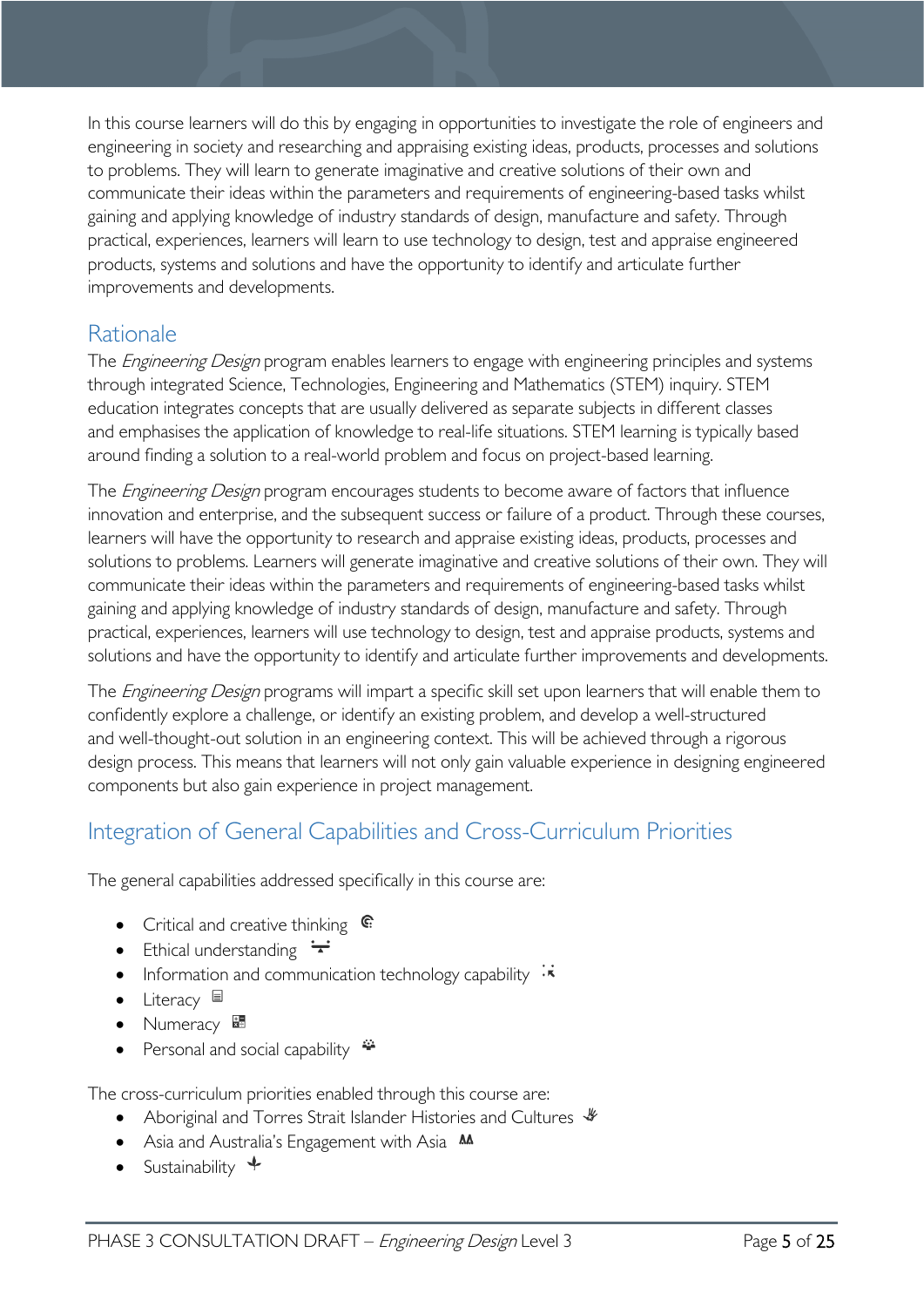### <span id="page-5-0"></span>Course Description

Engineering Design Level 3 extends learners understanding of engineering principles and systems through an integrated Science, Technologies, Engineering and Mathematics (STEM) inquiry.

STEM education integrates concepts that are usually delivered as separate subjects in different classes and emphasises the application of knowledge to real-life situations. STEM learning is typically based around finding a solution to a real-world problem and tends to emphasise project-based learning.

Engineering Design encourages students to become aware of factors that influence innovation and enterprise, and the subsequent success or failure of a product.

Learners will further develop skills in collaboration, creativity, critical thinking and problem solving and have opportunities to shape their learning experience through their interests, questions they want to explore and products they choose to produce in response to authentic challenges.

### <span id="page-5-1"></span>Pathways

This course is designed for learners who are interested in studying an iterative design process to explore possible solutions to a problem or opportunity.

Engineering Design Level 2 provides a foundation for Engineering Design Level 3. Engineering Design Level 3 furthers learner understandings established through the Engineering principles and systems context of the Australian Curriculum: Technologies  $(p - 10)$ .

This course complements senior secondary courses in mathematics, science, computing, electronics, automotive and mechanical technologies and computer graphics.

Engineering Design Level 3 may lead to further studies at tertiary level, with courses such as Bachelor of Engineering, Bachelor of Science, or related technical trades.

Studying *Engineering Design* provides learners with transferable skills useful in any occupation and for the future world of work, education and training.

### <span id="page-5-2"></span>Course Requirements

Delivery of this course requires specialised workspace(s) and associated facilities for prototypes to be created and tested safely and effectively. Learners need to be able to access a wide range of reliable sources of information about the uses and applications of engineering within the wider community.

This course requires learners to collaborate with others. This could include peers, community members, and/or industry professionals.

Work submitted for assessment must be:

- produced over the duration of one calendar year
- be unique to this course

and not be work submitted for assessment in any other course.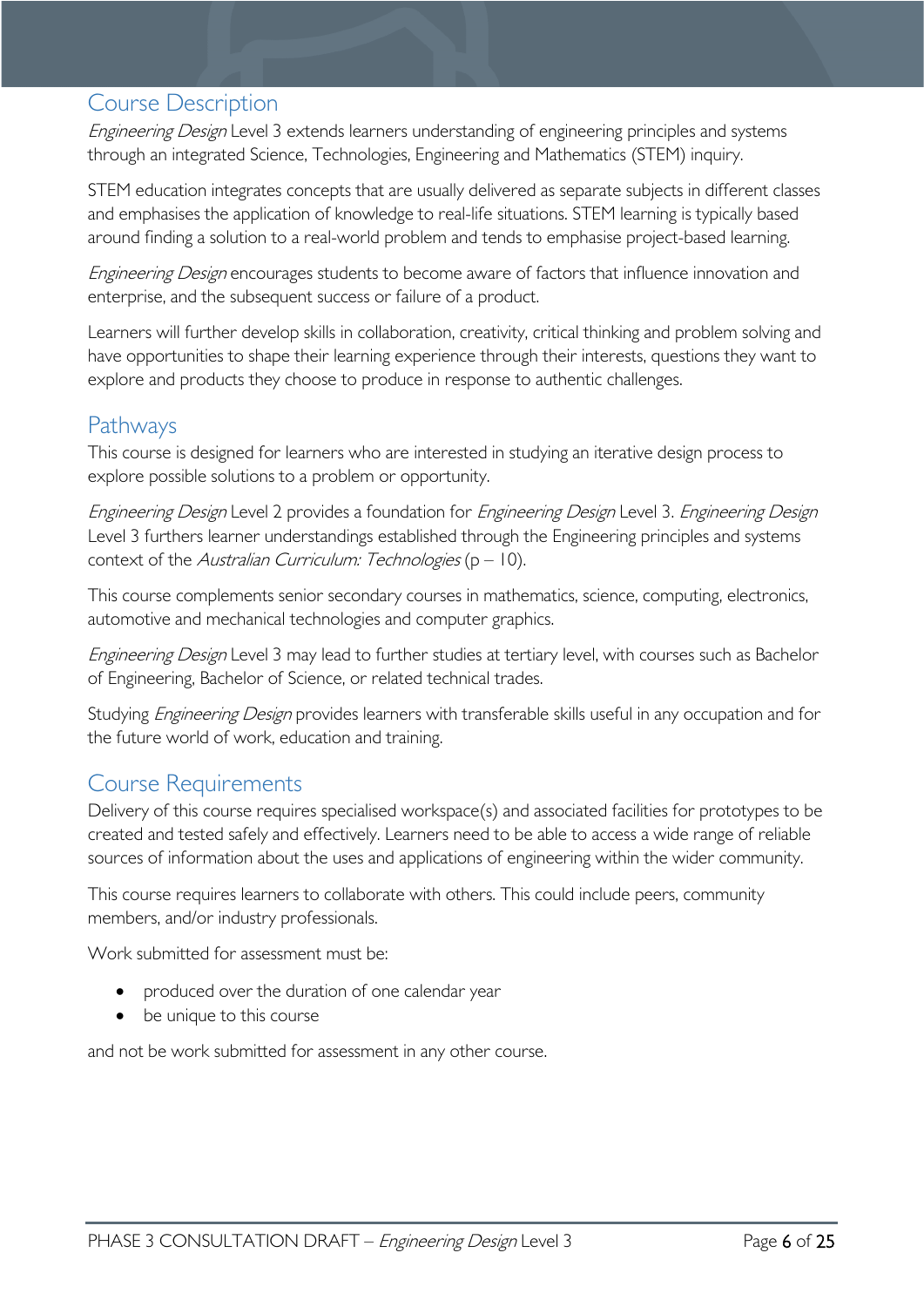### <span id="page-6-0"></span>Course Structure, Delivery and Progression

#### <span id="page-6-1"></span>**Structure**

This course consists of three 50-hour modules.

Modules available Core Module 1: Engineering Systems Core Module 2: Engineering Practice Core Module 3: Learner Project



#### <span id="page-6-2"></span>**Delivery**

Modules 1and 2 should be delivered before Module 3.

Modules 1 and 2 may be delivered concurrently.

#### <span id="page-6-3"></span>Developmental Progression

Module 1 introduces the learner to key ideas, concepts, skills, knowledge and understanding. Module 2 enables the learner to build upon these key ideas, concepts, skills, knowledge and understanding. Module 3 enables the learner to further build on these key ideas, concepts, skills, knowledge and understanding.

The progression of learning is evidenced through assessment opportunities which provide feedback to promote further learning. A culminating performance of understanding is reflected in the final work requirements.

### <span id="page-6-4"></span>Module 1 - Engineering Systems

This module develops the learners understanding of the work of Engineers. Students learn how engineering design processes are applied to solve existing problems. They explore real world problems of increasing complexity requiring project-based solutions. Students use guidelines and a context to apply knowledge of the engineering process and theory, to develop and respond to design briefs.

#### <span id="page-6-5"></span>Module 1 Learning Outcomes

On successful completion of this module, learners will be able to:

- 1. apply design and systems thinking to effectively apply a process to empathise, define and ideate in response to an engineering design brief
- 2. select and apply appropriate engineering methodologies and use targeted project management strategies in the development and refinement of prototypes
- 3. apply a rigorous process to test, evaluate and refine engineered solutions against robust success criteria
- 4. describe and analyse the role of creativity, innovation and enterprise in engineering careers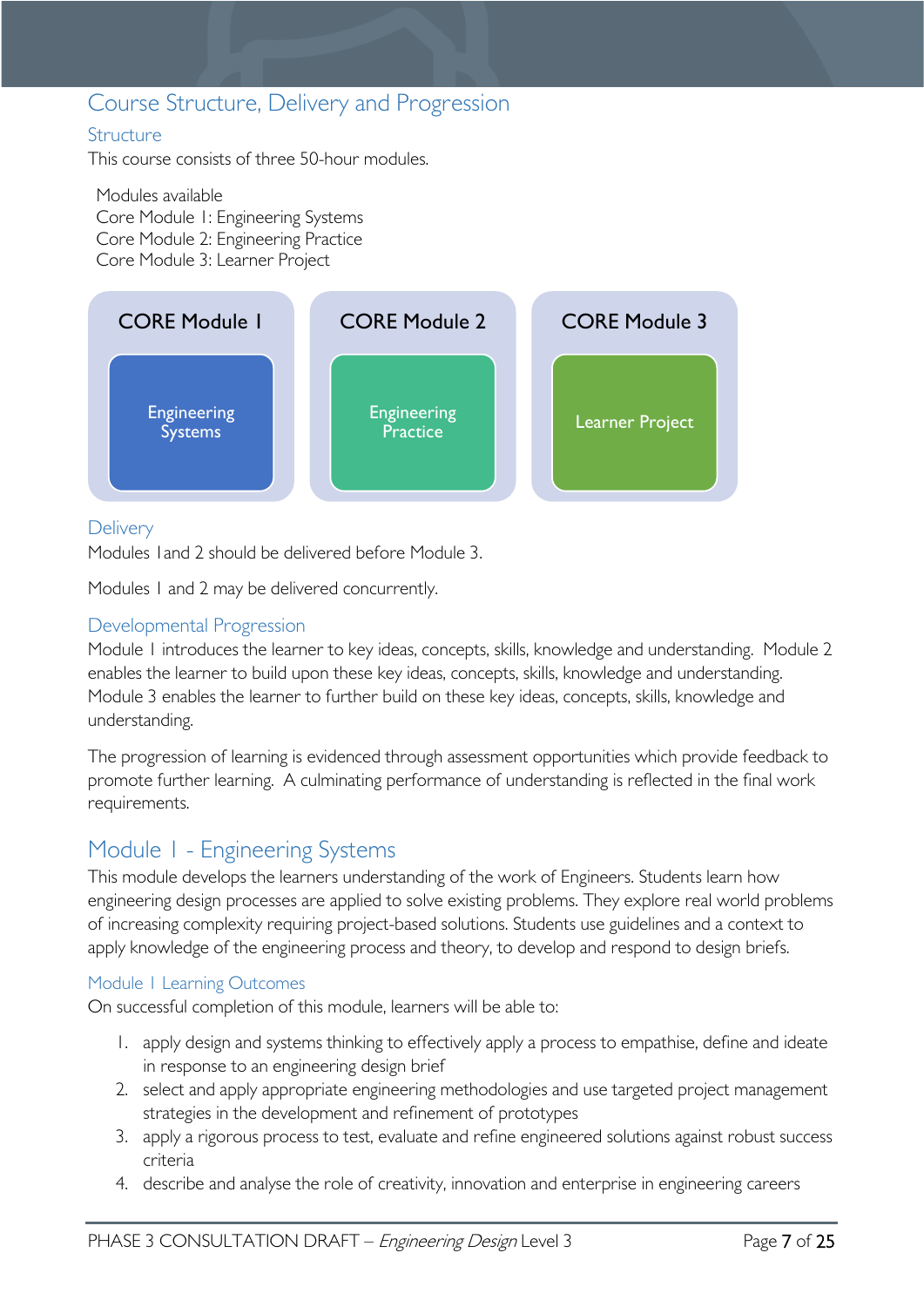#### <span id="page-7-0"></span>Module 1 Content

#### Exposure to professional practice

- authentic design briefs
- collaborative teams.

#### Ideation, research, discovery and integrated learning

• design and systems thinking methodologies.

#### Production and sharing replicating professional paradigm

- rapid prototyping
- design pitch
- design journal.

Learners will work in teams to respond to authentic design briefs. They will apply design and systems thinking methodologies to propose and/or design a feasible solution. Learners will be challenged to use lean and agile design principles to problem solve and rapidly prototype as well as undertake sustained engineering design processes to optimise solutions for the client or end users.

Key Knowledge:

- design and systems thinking
- engineering design process
- ideation strategies
- collaborative teams
- project management strategies

Key Skills:

- analyse real world problems
- research and synthesis
- concept generation and design considerations
- prototyping and testing
- use success criteria to review and evaluate designed solutions
- manage engineering design projects
- use teamwork
- communicate and justify ideas coherently using the language of engineering reflection and metacognition.

#### <span id="page-7-1"></span>Module 1 Work Requirements

The work requirements of a course are processes, products or performances that provide a significant demonstration of achievement that is measurable against the course's standards. Work requirements need not be the sole form of assessment for a module.

This Module includes:

- one (1) rapid prototype and design pitch
- one (1) design journal

as work requirements.

See Appendix 3 for summary of Work Requirement specifications for this course.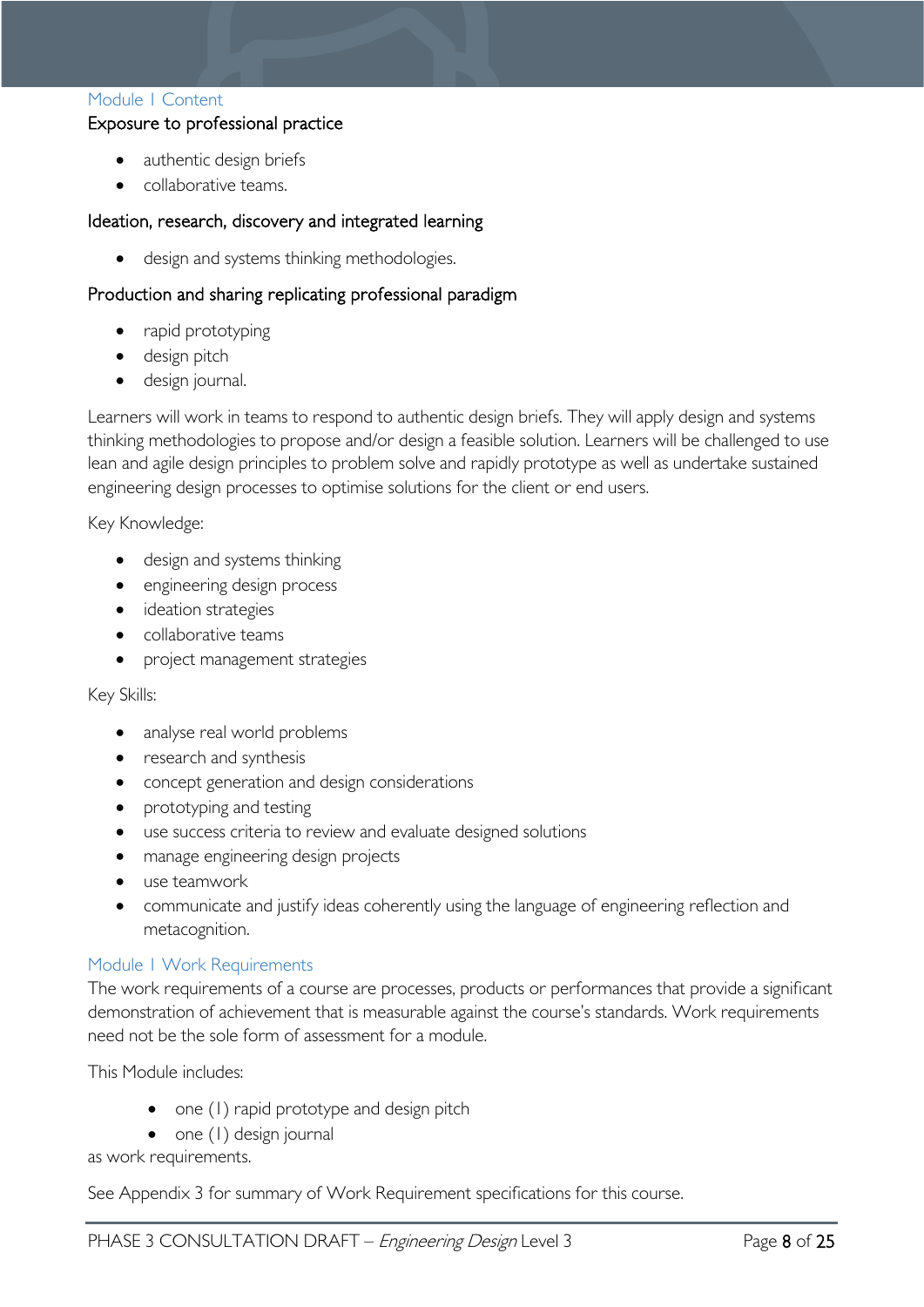#### <span id="page-8-0"></span>Module 1 Assessment

This module will assess criteria 1, 2, 3, 4.

### <span id="page-8-1"></span>Module 2 - Engineering Practice

This Module asks the question - What skills and knowledge will today's engineers need to solve tomorrow's problems? Learners will apply industry practices and professional standards to respond to design briefs related to authentic, real-world problems related to emerging needs.

#### <span id="page-8-2"></span>Module 2 Learning Outcomes

On successful completion of this module, learners will be able to:

- 1. apply design and systems thinking to effectively apply a process to empathise, define and ideate in response to an engineering design brief
- 2. select and apply appropriate engineering methodologies and use targeted project management strategies in the development and refinement of prototypes
- 3. apply a rigorous process to test, evaluate and refine engineered solutions against robust success criteria
- 5. demonstrate knowledge and understanding of developments in technology and an appreciation of their influence on people and engineering practice.

#### <span id="page-8-3"></span>Module 2 Content

#### Exposure to professional practice

- authentic design briefs
- intra and interpersonal skills
- new and emerging technology
- Australian Industry and Professional Standards for engineers.

#### Ideation, research, discovery and integrated learning

• design and systems thinking methodologies.

#### Production and sharing replicating professional paradigm

- case study analysis
- engineered solution
- production diary.

Learners will engage in solving real world problems relating to emerging needs such as smart cities, Industry 4.0, Internet of Things (IoT) and sustainability goals. Students will apply industry and professional standards for engineers when creating a product, communicating (designing and reporting) and working in teams.

Key Knowledge:

- concepts of engineering communication for:
	- o planning and production
	- o recording and reporting
- properties of materials as they relate to their use, selection and application
- role of technology and its impact on society and the environment
- role of creativity, innovation and enterprise in engineering careers
- scientific concepts, mathematical tools and computer-based techniques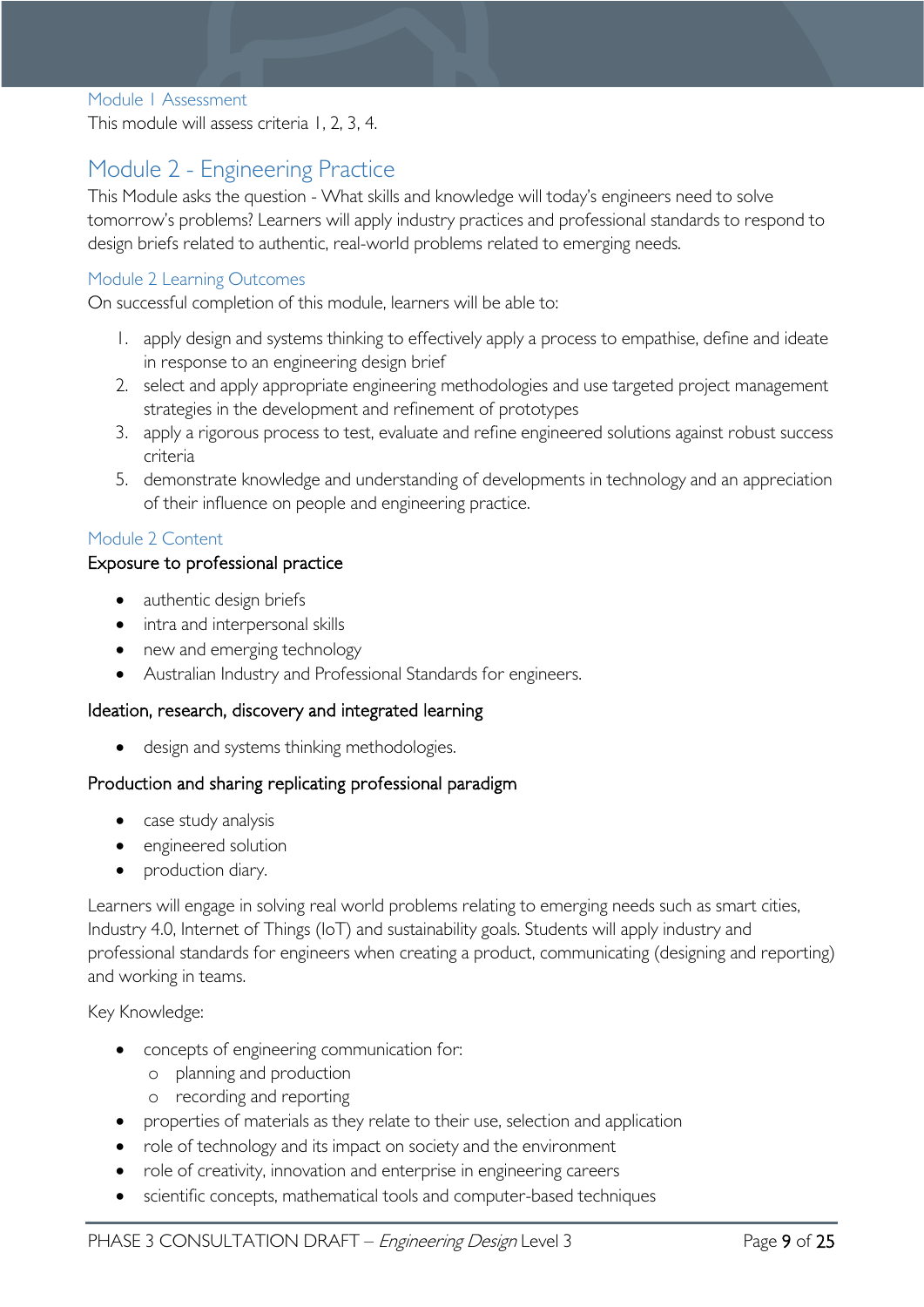- Australian Industry and Professional Standards
- engineering design constraints.

#### Key Skills:

- critical and creative thinking
- communication
- problem-solving
- production techniques
- evaluation of engineering design solutions against criteria
- teamwork
- analysis of the impact of emerging technologies on people and engineering practice.

#### <span id="page-9-0"></span>Module 2 Work Requirements

The work requirements of a course are processes, products or performances that provide a significant demonstration of achievement that is measurable against the course's standards. Work requirements need not be the sole form of assessment for a module.

This Module includes:

- one (1) case Study analysis addressing the impact of emerging technologies on people and engineering practice analyse the interrelationships between engineering projects and society)
- one (1) project and accompanying documentation in response to an engineering design brief

as work requirements.

See Appendix 3 for summary of Work Requirement specifications for this course.

#### <span id="page-9-1"></span>Module 2 Assessment

This module will assess criteria 1, 2, 3, 5.

# <span id="page-9-2"></span>Module 3 - Learner Project

In Module 3, students undertake a systems engineering project. Projects emphasise teamwork, communication skills, team and personal management and a professional approach to engineering design, all of which are highly valuable traits for an engineer.

#### <span id="page-9-3"></span>Module 3 Learning Outcomes

On successful completion of this module, learners will be able to:

- 1. apply design and systems thinking to effectively apply a process to empathise, define and ideate in response to an engineering design brief
- 2. select and apply appropriate engineering methodologies and use targeted project management strategies in the development and refinement of prototypes
- 3. apply a rigorous process to test, evaluate and refine engineered solutions against robust success criteria
- 6. demonstrate knowledge and understanding of ethical, legal, economic, and/or sustainability issues related to an engineered solution.

#### <span id="page-9-4"></span>Module 3 Content

#### Exposure to professional practice

- identify a problem/need/opportunity/situation and create a design brief
- intra and interpersonal skills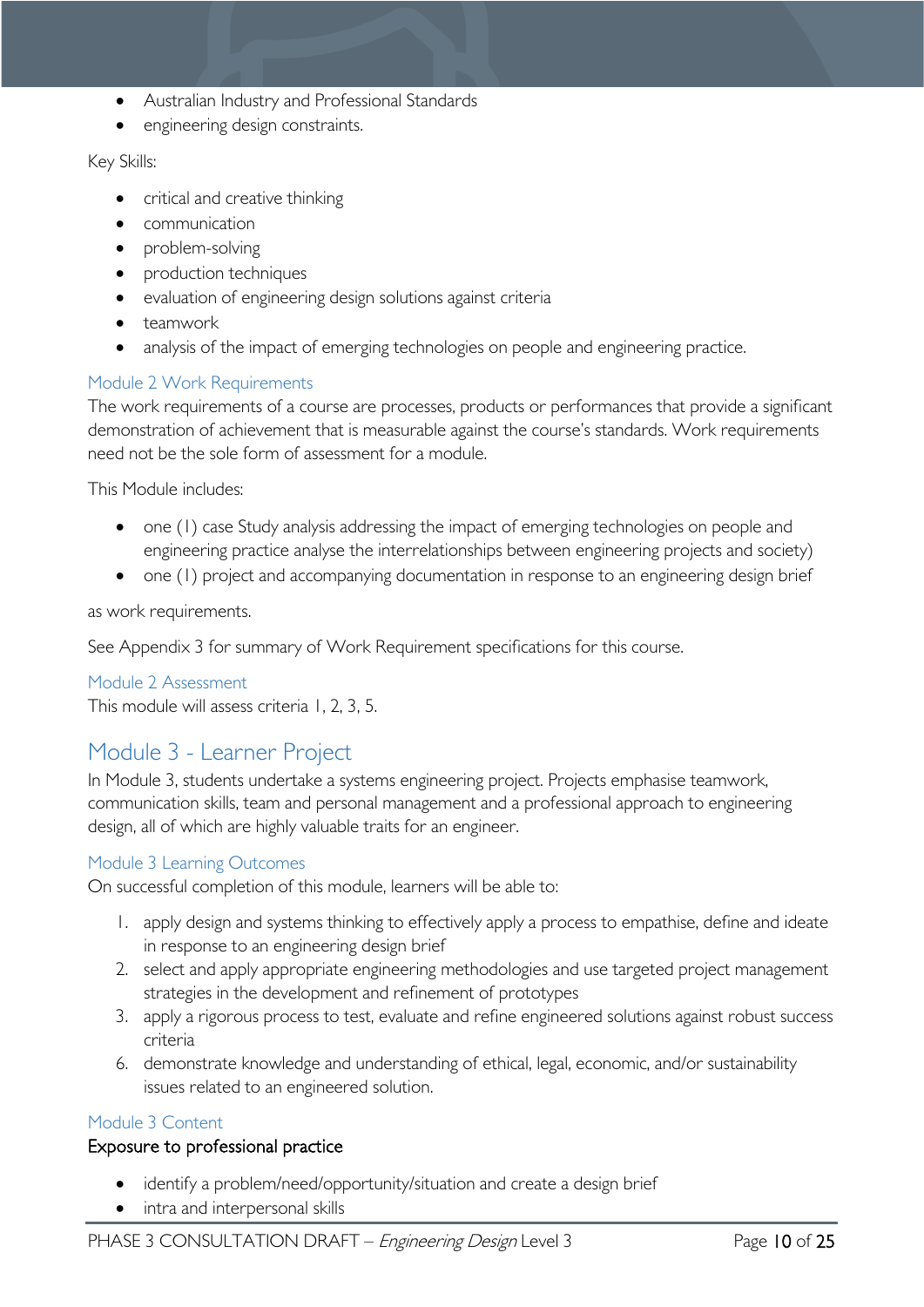ethical, legal, economic, and/or sustainability issues.

#### Ideation, research, discovery and integrated learning

• design and systems thinking methodologies.

#### Production and sharing replicating professional paradigm

- concept pitch
- engineering project report detailing problem solving, project planning, implementation, testing, refining and management.

Learners will replicate a professional paradigm by establishing a team with clearly defined roles. The team will ideate and identify a problem, need, opportunity or situation that has an achievable engineering design solution and create a design brief. Learners will pitch their concept to an audience before reviewing feedback and undertaking a systems design process to plan, create and evaluate an optimised engineering design solution.

Key Knowledge:

- factors that influence the creation and use of an engineered solution
- systems design processes
- critical and creative design thinking techniques
- production techniques for the use of materials, tools, equipment and machines, including risk management, to make a product safely
- the role of scheduled production plans for collaborative work
- methods of testing and checking the finished product against evaluation criteria
- methods used to record and report progress, including decisions and modifications made during the production process.

Key Skills:

- analyse the interrelationships between engineering projects and society
- develop a design brief and identify aspects that require research develop and use evaluation criteria
- generate and select ideas using creative and critical design thinking techniques
- identify and allocate responsibilities within the team to conduct and share research
- research and synthesis
- create innovative and high-quality design solutions/products using engineering techniques and approaches
- use tools, equipment and machines, and materials competently and safely
- justify selection of materials
- determine and recommend improvements to the product
- communicate complex ideas and insights in a range of mediums to a variety of audiences using appropriate evidence, metalanguage and accurate referencing
- use digital technologies appropriately to support collaboration in the product design process
- work individually and as a team member to make a product or components safely
- use risk management strategies and safely use materials, tools, equipment and machines
- record progress individually, decisions made and modifications to the preferred design option and production plans
- evaluate the finished product or components to determine how they satisfy the design brief.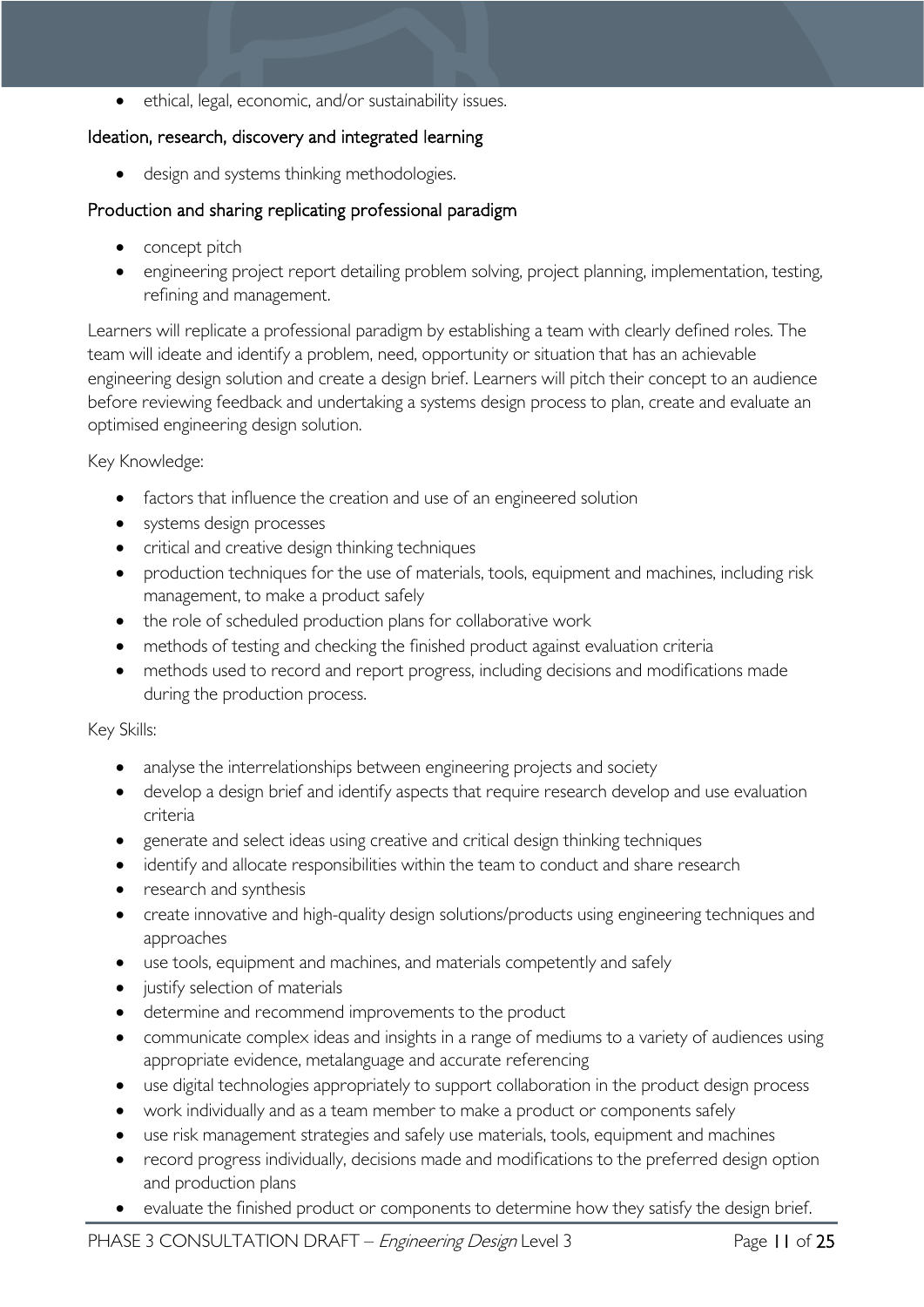#### <span id="page-11-0"></span>Module 3 Work Requirements

The work requirements of a course are processes, products or performances that provide a significant demonstration of achievement that is measurable against the course's standards. Work requirements need not be the sole form of assessment for a module.

This Module includes: one (1) extended learner project as work requirement.

See Appendix 3 for summary of Work Requirement specifications for this course.

#### <span id="page-11-1"></span>Module 3 Assessment

This module will assess criteria 1, 2, 3, 6.

### <span id="page-11-2"></span>Assessment

Criterion-based assessment is a form of outcomes assessment that identifies the extent of learner achievement at an appropriate endpoint of study. Although assessment – as part of the learning program – is continuous, much of it is formative, and is done to help learners identify what they need to do to attain the maximum benefit from their study of the course. Therefore, assessment for summative reporting to TASC will focus on what both teacher and learner understand to reflect endpoint achievement.

The standard of achievement each learner attains on each criterion is recorded as a rating 'A', 'B', or 'C', according to the outcomes specified in the standards section of the course.

A 't' notation must be used where a learner demonstrates any achievement against a criterion less than the standard specified for the 'C' rating.

A 'z' notation is to be used where a learner provides no evidence of achievement at all.

Internal assessment of all criteria will be made by the provider. Providers will report the learner's rating for each criterion to TASC.

TASC will supervise the external assessment of designated criteria which will be indicated by an asterisk (\*). The ratings obtained from the external assessments will be used in addition to internal ratings from the provider to determine the final award.

<span id="page-11-3"></span>

|  | . .<br>٠r | я |
|--|-----------|---|
|  |           |   |

|                      | Module I | Module 2 | Module 3 | Notes                                                                 |
|----------------------|----------|----------|----------|-----------------------------------------------------------------------|
| Criteria<br>Assessed | ,2,3,4   | 1,2,3,5  | 1,2,3,6  | Three common in all modules<br>and one focus criterion per<br>module. |

The assessment for *Engineering Design* Level 3 will be based on the degree to which the learner can:

- 1. apply critical and creative thinking to the design of a solution(s) and justify choices\*
- 2. apply an iterative design cycle to develop engineering design solutions \*
- 3. use success criteria to review, reflect and refine the design process and make justified recommendations\*
- 4. demonstrate understanding of the role of creativity, innovation and enterprise in engineering careers
- 5. analyse the impact of emerging technologies on people and engineering practice
- 6. analyse the interrelationships between engineering projects and society.

\*denotes criteria that are both internally and externally assessed.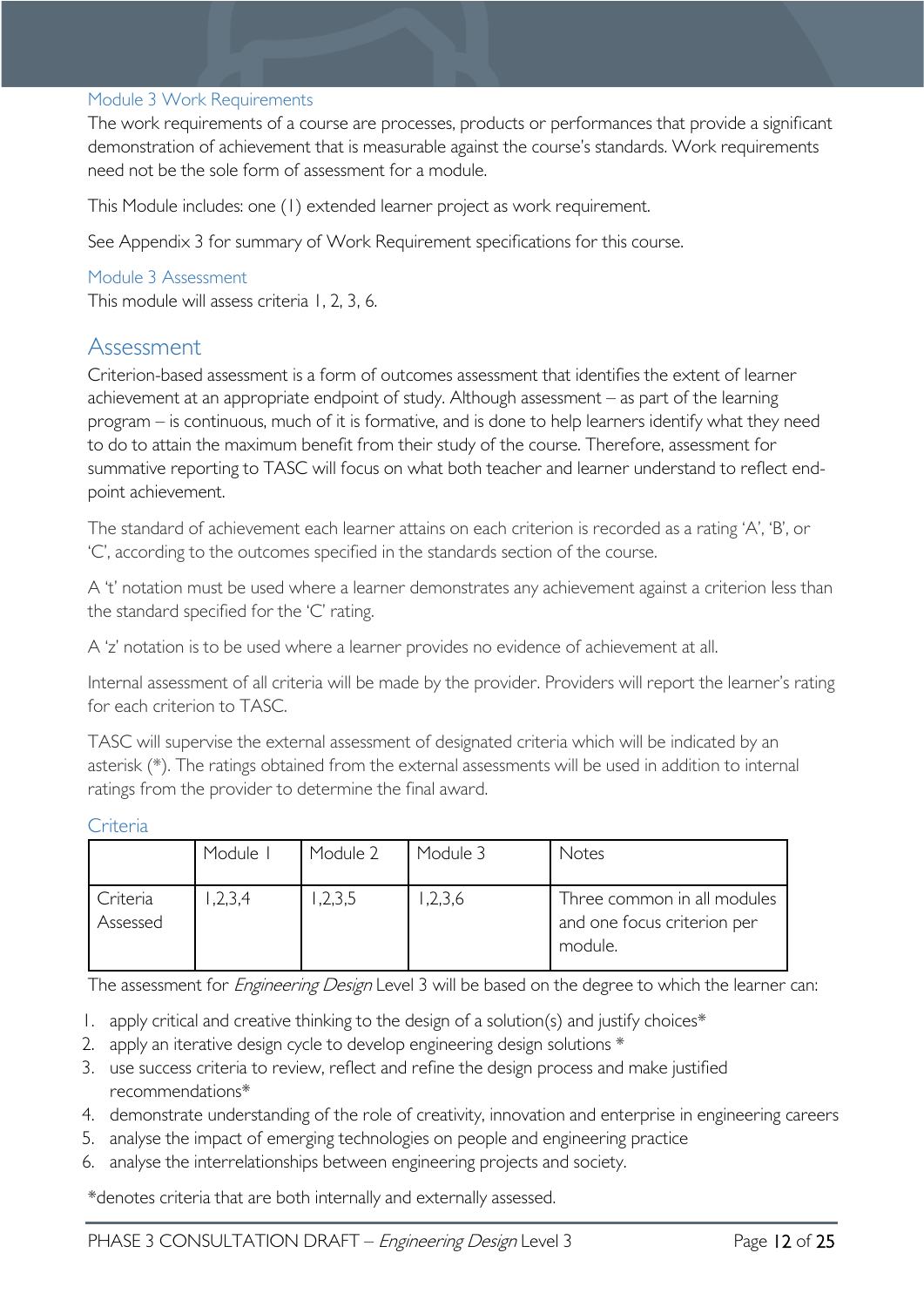### <span id="page-12-0"></span>**Standards**

Criterion 1\*: apply critical and creative thinking to the design of a solution(s) and justify choices

This criterion is both internally and externally assessed.

| Rating C                                                                                                               | Rating B                                                                                                                  | Rating A                                                                                                                          |
|------------------------------------------------------------------------------------------------------------------------|---------------------------------------------------------------------------------------------------------------------------|-----------------------------------------------------------------------------------------------------------------------------------|
| analyses problems and<br>challenges to meet a limited<br>range of needs and<br>requirements                            | analyses problems and<br>challenges to meet a range of<br>needs and requirements                                          | analyses problems and<br>challenges to meet a wide<br>range of needs and<br>requirements                                          |
| creates a basic design brief<br>that includes key criteria<br>and/or constraints such as<br>function and/or aesthetics | creates a detailed design brief<br>that includes key criteria<br>and/or constraints such as<br>function and/or aesthetics | creates a comprehensive<br>design brief that includes key<br>criteria and/or constraints<br>such as function and/or<br>aesthetics |
| generates basic engineering<br>production proposals to<br>provide optimised solutions                                  | generates detailed<br>engineering production<br>proposals to provide<br>optimised solutions                               | generates comprehensive<br>engineering production<br>proposals to provide<br>optimised solutions                                  |
| communicates ideas logically<br>using evidence, technical<br>language, and appropriate<br>referencing.                 | communicates ideas<br>effectively using evidence,<br>technical language, and<br>appropriate referencing<br>accurately.    | communicates complex ideas<br>effectively using evidence,<br>technical language, and<br>appropriate referencing<br>accurately.    |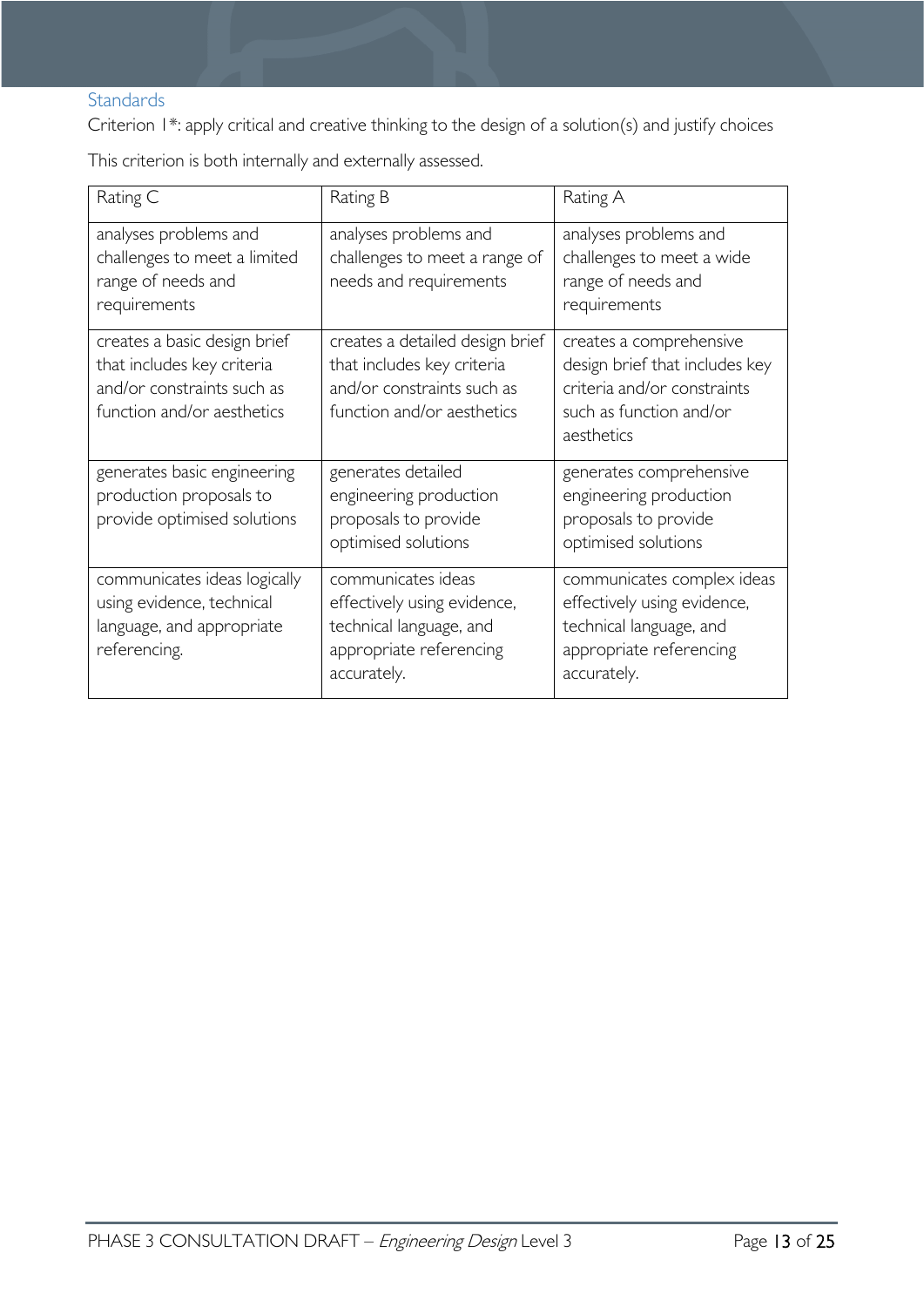Criterion 2\*: apply an iterative design cycle to develop engineering design solutions

| Rating C                                                                                                       | Rating B                                                                                                                                                                           | Rating A                                                                                                                                                                |
|----------------------------------------------------------------------------------------------------------------|------------------------------------------------------------------------------------------------------------------------------------------------------------------------------------|-------------------------------------------------------------------------------------------------------------------------------------------------------------------------|
| synthesises and applies<br>technological, scientific and<br>mathematical concepts                              | synthesises and accurately<br>applies technological,<br>scientific and mathematical<br>concepts                                                                                    | synthesises and accurately<br>applies complex<br>technological, scientific and<br>mathematical concepts                                                                 |
| produces a refined solution<br>that could solve a relevant<br>problem and evaluates using<br>success criteria  | produces an optimised<br>solution that could solve a<br>relevant problem and<br>evaluates using success<br>criteria                                                                | produces an optimised<br>solution that could solve a<br>relevant problem and<br>critically evaluates using<br>success criteria                                          |
| implements engineering-field<br>specific methodologies to<br>create and design engineered<br>solutions/systems | effectively implements<br>engineering-field specific<br>methodologies to create and<br>design engineered<br>solutions/systems that meets<br>most of the requirements of<br>a brief | effectively implements<br>engineering-field specific<br>methodologies to create and<br>design engineered<br>solutions/systems that meets<br>the requirements of a brief |
| explains strategies,<br>methodologies and<br>procedures and describes<br>their validity and reliability        | analyses strategies,<br>methodologies and<br>procedures and explains their<br>validity and reliability                                                                             | critically analyses strategies,<br>methodologies and<br>procedures and evaluates<br>their validity and reliability                                                      |

This criterion is both internally and externally assessed.

\*A solution could be fully realised or a model, prototype, system, part, process (i.e., procedures to output a product), or product.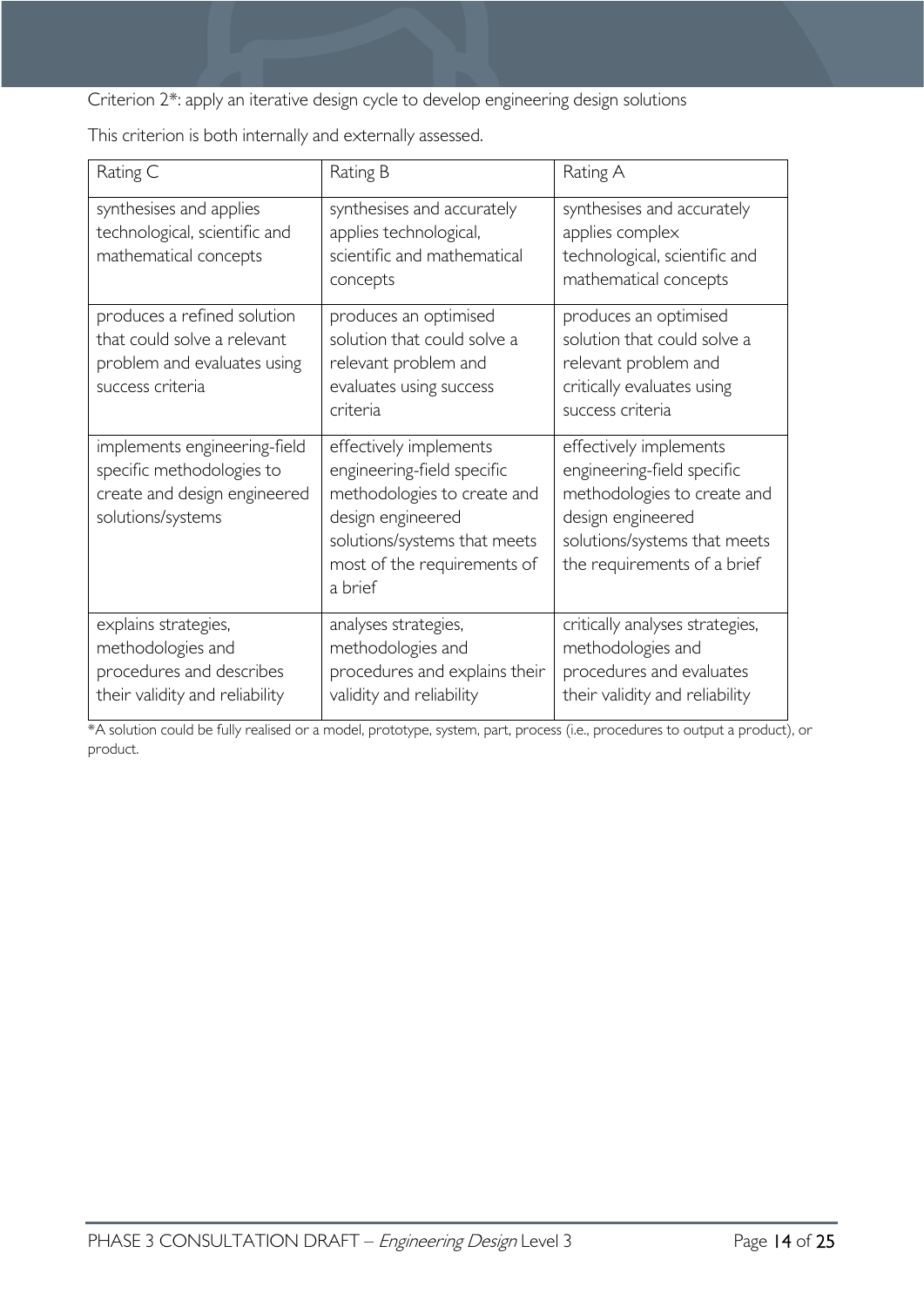Criterion 3\*: use success criteria to review, reflect and refine the design process and make justified recommendations

|  |  | This criterion is both internally and externally assessed. |  |  |  |
|--|--|------------------------------------------------------------|--|--|--|
|--|--|------------------------------------------------------------|--|--|--|

| Rating C                                                                                                                                                                                                                                                      | Rating B                                                                                                                                                                                                                                                               | Rating A                                                                                                                                                                                                                                                                      |
|---------------------------------------------------------------------------------------------------------------------------------------------------------------------------------------------------------------------------------------------------------------|------------------------------------------------------------------------------------------------------------------------------------------------------------------------------------------------------------------------------------------------------------------------|-------------------------------------------------------------------------------------------------------------------------------------------------------------------------------------------------------------------------------------------------------------------------------|
| thinks critically, drawing on<br>data and information at times<br>to solve problems and<br>explains opportunities for<br>application of technology                                                                                                            | thinks critically, drawing on<br>data and information to solve<br>complex problems and<br>analyses opportunities for<br>application of technology                                                                                                                      | thinks critically and creatively,<br>drawing on data and<br>information to solve complex<br>problems and evaluates<br>opportunities for application<br>of technology                                                                                                          |
| reflects on own thinking and<br>that of others and explains<br>inter and intrapersonal skills<br>including planning, time<br>management, use of<br>appropriate techniques and<br>strategies and capacity to<br>work both independently and<br>collaboratively | reflects on their own thinking<br>and that of others and<br>analyses inter and<br>intrapersonal skills including<br>planning, time management,<br>use of appropriate<br>techniques and strategies and<br>capacity to work both<br>independently and<br>collaboratively | reflects with insight on their<br>own thinking and that of<br>others and evaluates inter<br>and intrapersonal skills<br>including planning, time<br>management, use of<br>appropriate techniques &<br>strategies and capacity to<br>work independently and<br>collaboratively |
| creates feasible evaluation<br>and adequate refinement of<br>ideas and a solution using<br>some success criteria to make<br>fundamental<br>recommendations justified by<br>data and research evidence.                                                        | creates reasoned evaluation<br>and effective refinement of<br>ideas and a solution using<br>success criteria to make<br>considered<br>recommendations justified by<br>data and research evidence.                                                                      | creates critical evaluation and<br>discerning refinement of<br>ideas and a solution using<br>success criteria to make<br>astute recommendations<br>justified by data and research<br>evidence.                                                                                |
| selects and applies suitable<br>communication techniques in<br>the development, planning,<br>production and presentation<br>of ideas and projects.                                                                                                            | selects, interprets and applies<br>a range of suitable<br>communication techniques in<br>the development, planning,<br>production and presentation<br>of ideas and projects.                                                                                           | selects, analyses and applies a<br>range of targeted<br>communication techniques in<br>the development, planning,<br>production and presentation<br>of ideas and projects.                                                                                                    |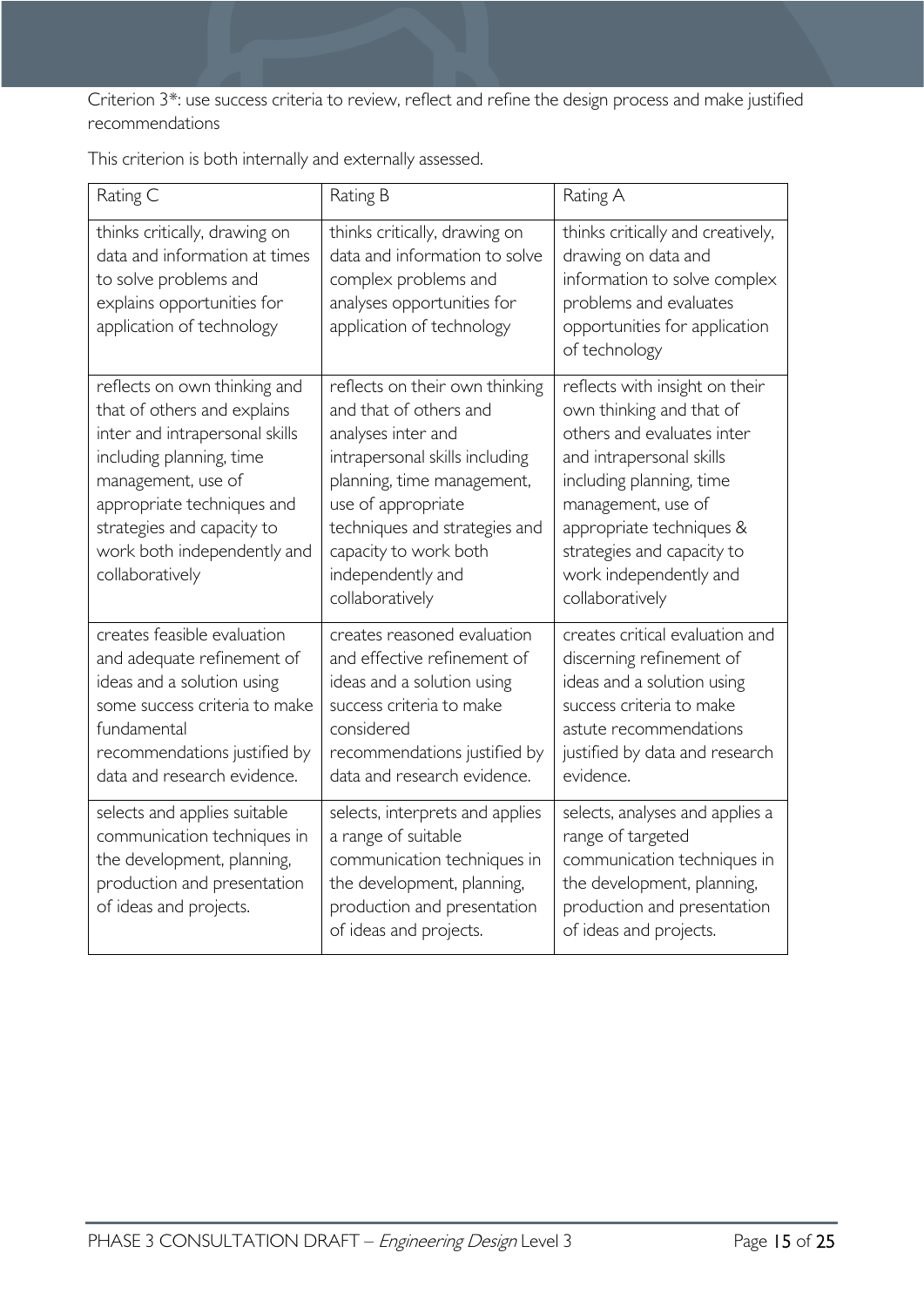Criterion 4: demonstrate understanding of the role of creativity, innovation and enterprise in engineering careers

| Rating C                      | Rating B                      | Rating A                      |
|-------------------------------|-------------------------------|-------------------------------|
| regularly applies relevant    | frequently applies relevant   | consistently applies relevant |
| Australian Industry Standards | Australian Industry Standards | Australian Industry Standards |
| for processes and production  | for processes and production  | for processes and production  |
| and explains the              | and analyses the              | and critically analyses the   |
| responsibilities of engineers | responsibilities of engineers | responsibilities of engineers |
| in society                    | in society                    | in society                    |
| examines the scope of         | investigates the scope of     | investigates the scope of     |
| engineering and describes     | engineering and analyses      | engineering and critically    |
| current innovations           | current innovations           | analyses current innovations  |
| describes how enterprise can  | explains how enterprise can   | analyses how enterprise can   |
| help drive the development    | help drive the development    | help drive the development    |
| of new product ideas.         | of new product ideas.         | of new product ideas.         |

Criterion 5: analyse the impact of emerging technologies on people and engineering practice

| Rating C                                                                       | Rating B                                                                       | Rating A                                                                                     |
|--------------------------------------------------------------------------------|--------------------------------------------------------------------------------|----------------------------------------------------------------------------------------------|
| examines the extent of                                                         | investigates the extent of                                                     | analyses the extent of                                                                       |
| technological change in                                                        | technological change in                                                        | technological change in                                                                      |
| engineering*                                                                   | engineering*                                                                   | engineering*                                                                                 |
| evaluates impacts, including                                                   | analyses impacts, including                                                    | critically analyses impacts,                                                                 |
| unintended negative                                                            | unintended negative                                                            | including unintended negative                                                                |
| consequences, of choices                                                       | consequences, of choices                                                       | consequences, of choices                                                                     |
| made about technology use                                                      | made about technology use                                                      | made about technology use                                                                    |
| in an engineering context                                                      | in an engineering context                                                      | in an engineering context                                                                    |
| explains the role of circular<br>economy in sustainable<br>engineering design. | analyses the role of circular<br>economy in sustainable<br>engineering design. | critically analyses the role of<br>circular economy in<br>sustainable engineering<br>design. |

\*(use and impact of ICT; automation; components; modern materials; and control technology)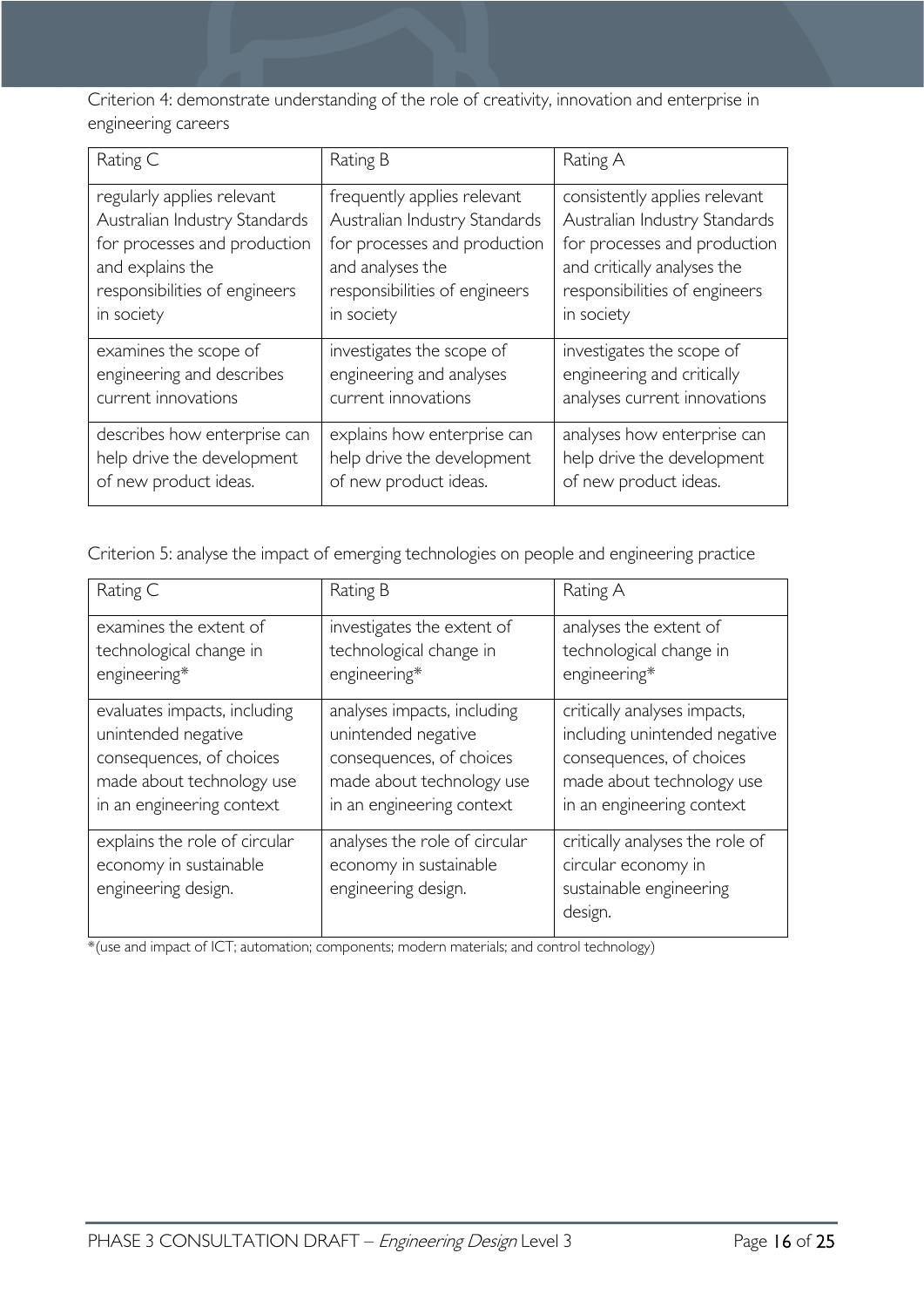Criterion 6: analyse the interrelationships between engineering projects and society

| Rating C                                                                                                                                                                                                     | Rating B                                                                                                                                                                                                                    | Rating A                                                                                                                                                                                                                               |
|--------------------------------------------------------------------------------------------------------------------------------------------------------------------------------------------------------------|-----------------------------------------------------------------------------------------------------------------------------------------------------------------------------------------------------------------------------|----------------------------------------------------------------------------------------------------------------------------------------------------------------------------------------------------------------------------------------|
| explains ethical, legal,                                                                                                                                                                                     | analyses ethical, legal,                                                                                                                                                                                                    | critically analyses ethical, legal,                                                                                                                                                                                                    |
| economic, and/or                                                                                                                                                                                             | economic, and/or                                                                                                                                                                                                            | economic, and/or                                                                                                                                                                                                                       |
| sustainability issues related to                                                                                                                                                                             | sustainability issues related to                                                                                                                                                                                            | sustainability issues related to                                                                                                                                                                                                       |
| technology, materials                                                                                                                                                                                        | technology, materials                                                                                                                                                                                                       | technology, materials                                                                                                                                                                                                                  |
| selected, processes used,                                                                                                                                                                                    | selected, processes used,                                                                                                                                                                                                   | selected, processes used,                                                                                                                                                                                                              |
| and/or solution design                                                                                                                                                                                       | and/or solution design                                                                                                                                                                                                      | and/or solution design                                                                                                                                                                                                                 |
| identifies the implications of                                                                                                                                                                               | describes the implications of                                                                                                                                                                                               | explains the implications of                                                                                                                                                                                                           |
| intellectual property (IP),                                                                                                                                                                                  | intellectual property (IP),                                                                                                                                                                                                 | intellectual property (IP),                                                                                                                                                                                                            |
| registered designs, registered                                                                                                                                                                               | registered designs, registered                                                                                                                                                                                              | registered designs, registered                                                                                                                                                                                                         |
| trademarks, copyright, design                                                                                                                                                                                | trademarks, copyright, design                                                                                                                                                                                               | trademarks, copyright, design                                                                                                                                                                                                          |
| rights and patents, in relation                                                                                                                                                                              | rights and patents, in relation                                                                                                                                                                                             | rights and patents, in relation                                                                                                                                                                                                        |
| to ethics in design practice                                                                                                                                                                                 | to ethics in design practice                                                                                                                                                                                                | to ethics in design practice                                                                                                                                                                                                           |
| and consumer rights                                                                                                                                                                                          | and consumer rights                                                                                                                                                                                                         | and consumer rights                                                                                                                                                                                                                    |
| evaluate the features and<br>methods used in existing<br>products and design solutions<br>to inform opportunities and<br>constraints that may influence<br>design decisions to offer<br>product enhancement. | analyse and evaluate the<br>features and methods used in<br>existing products and design<br>solutions to inform<br>opportunities and constraints<br>that may influence design<br>decisions to offer product<br>enhancement. | critically analyse and evaluate<br>the features and methods<br>used in existing products and<br>design solutions to inform<br>opportunities and constraints<br>that may influence design<br>decisions to offer product<br>enhancement. |

# <span id="page-16-0"></span>Quality Assurance

• This will be determined by TASC at time of accreditation.

# <span id="page-16-1"></span>Qualifications and Award Requirements

The final award will be determined by the Office of Tasmanian Assessment, Standards and Certification from the 9 ratings (6 ratings from the internal assessment and 3 ratings from the external assessment).

The minimum requirements for an award in *Engineering Design* Level 3 are as follows:

EXCEPTIONAL ACHIEVEMENT (EA) 8'A' ratings, 1 'B' rating (2 'A' ratings, 1 'B' rating from external assessment)

HIGH ACHIEVEMENT (HA)

4 'A' ratings, 4 'B' ratings, 1 'C' ratings (1 'A' rating, 1 'B' rating and 1 'C' rating from external assessment)

COMMENDABLE ACHIEVEMENT (CA)

4 'B' ratings, 4 'C' ratings (1 'B' ratings, 2 'C' ratings from external assessment)

SATISFACTORY ACHIEVEMENT (SA)

7 'C' ratings (2 'C' ratings from external assessment)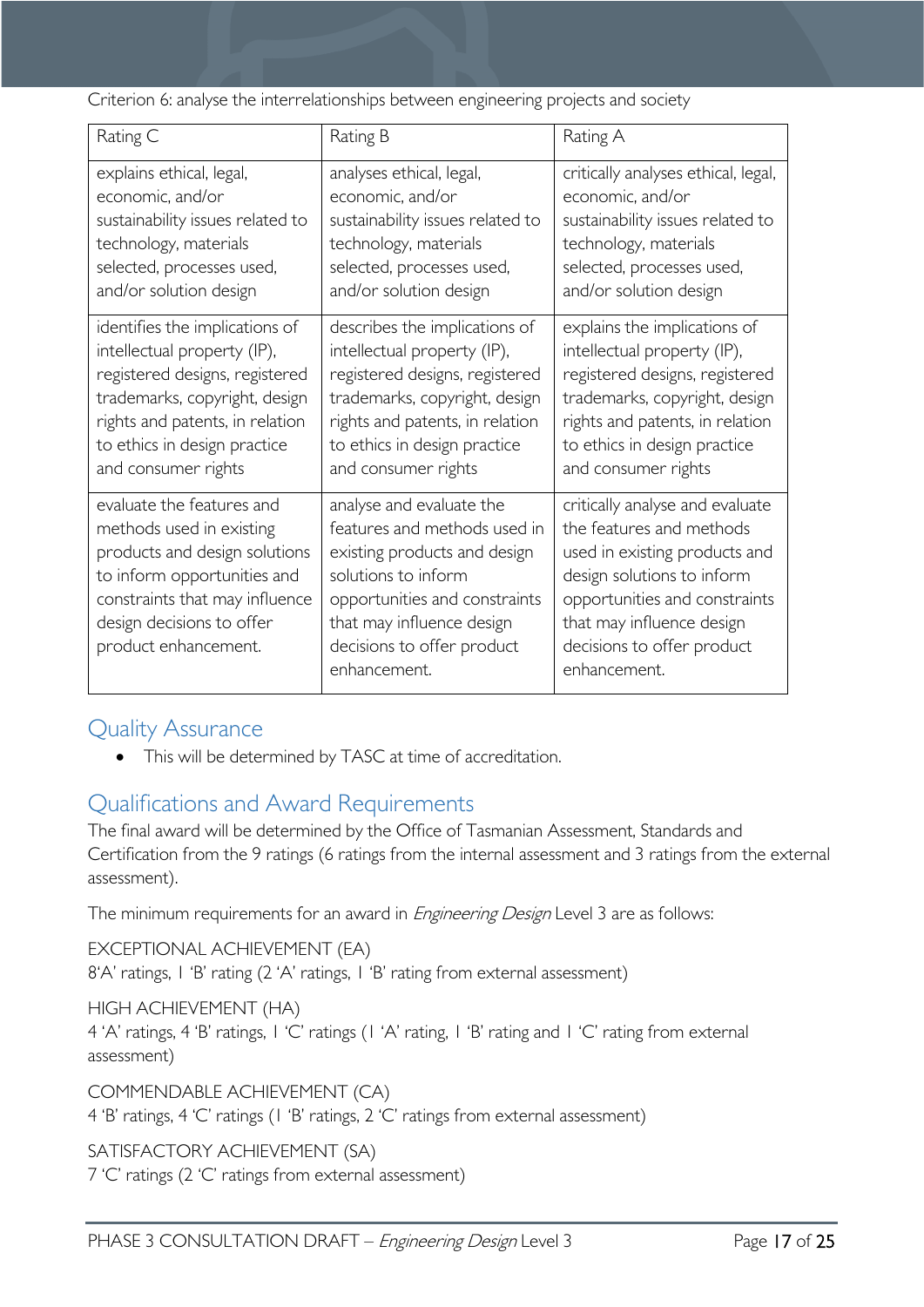#### PRELIMINARY ACHIEVEMENT (PA) 5 'C' ratings

A learner who otherwise achieves the ratings for a CA (Commendable Achievement) or SA (Satisfactory Achievement) award but who fails to show any evidence of achievement in one or more criteria ('z' notation) will be issued with a PA (Preliminary Achievement) award.

# <span id="page-17-0"></span>Course Evaluation

• This will be confirmed by time of accreditation.

### <span id="page-17-1"></span>Course Developer

This course has been developed by the Department of Education's Years 9 to 12 Learning Unit in collaboration with Catholic Education Tasmania and Independent Schools Tasmania.

# <span id="page-17-2"></span>Accreditation and Version History

• Details to be determined by TASC at time of accreditation.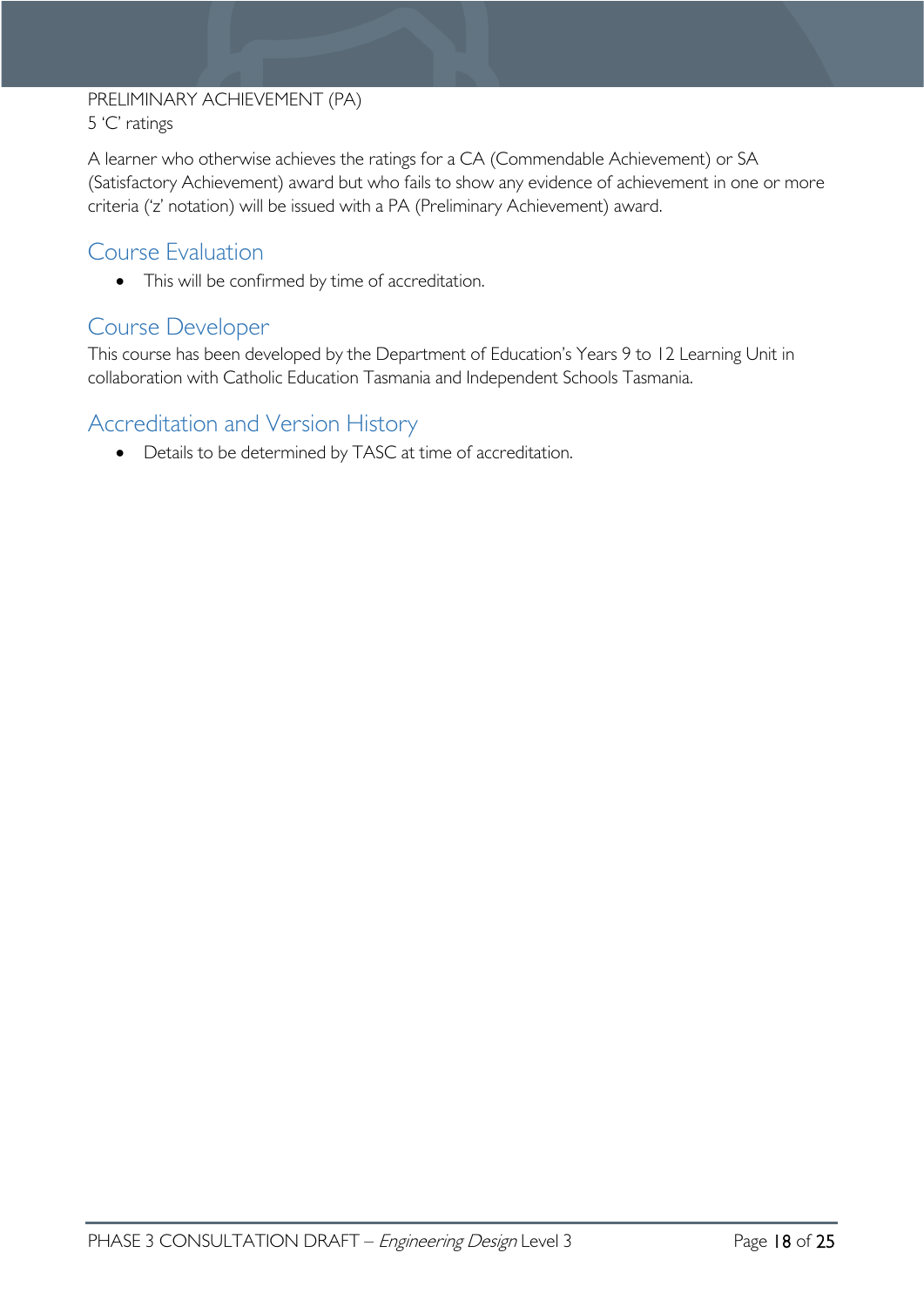# Appendix 1 - Line of Sight

| Learning Outcomes                      |                        |                             |                                            |                                                                                   |  |
|----------------------------------------|------------------------|-----------------------------|--------------------------------------------|-----------------------------------------------------------------------------------|--|
| What students are<br>expected to learn | Content                |                             |                                            |                                                                                   |  |
|                                        | What teachers<br>teach | <b>Work Requirements</b>    |                                            |                                                                                   |  |
|                                        |                        | Some of what<br>learners do | Criteria                                   |                                                                                   |  |
|                                        |                        |                             | Key characteristics of<br>what learners do | <b>Standards</b>                                                                  |  |
|                                        |                        |                             |                                            | Qualities to be<br>assessed for the key<br>characteristics of<br>what learners do |  |

<span id="page-18-0"></span>

| Learning Outcomes                                                              | Course Content | Work           | Criteri        | Standards      | General            |
|--------------------------------------------------------------------------------|----------------|----------------|----------------|----------------|--------------------|
|                                                                                |                | Requirements   | a              |                | Capabilities       |
|                                                                                |                |                |                |                | (GC)               |
| Apply design and systems thinking to effectively apply a process to empathise, | Module 1, 2, 3 | Module 1, 2, 3 | $\mathsf{C}$   | $E$ 1, 2, 3, 4 | GC:                |
| define and ideate in response to an engineering design brief.                  |                |                |                |                | ∺<br>E             |
|                                                                                |                |                |                |                | <u>ଙ୍</u>          |
|                                                                                |                |                |                |                |                    |
| Select and apply appropriate engineering methodologies and use targeted<br>2.  | Module 1, 2, 3 | Module 1, 2, 3 | C <sub>2</sub> | E1, 2, 3.4     | GC:                |
| project management strategies in the development and refinement of             |                |                |                |                | $\frac{1}{x}$<br>E |
| prototypes.                                                                    |                |                |                |                | <u>ଙ</u> ୍କ        |
|                                                                                |                |                |                |                |                    |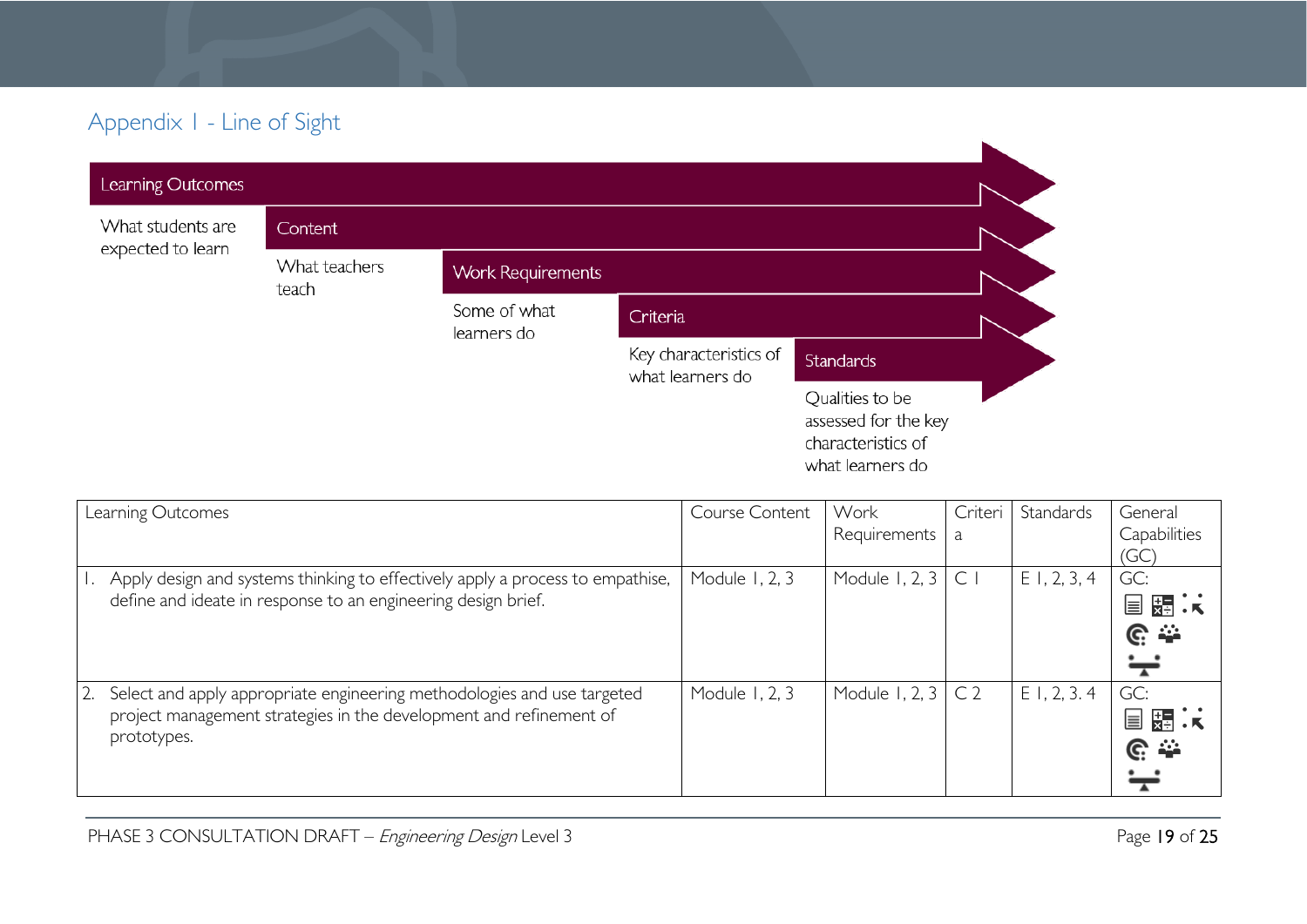| 3. | Apply a rigorous process to test, evaluate and refine engineered solutions<br>against robust success criteria.                                      | Module 1, 2, 3 | Module 1, 2, 3 | C <sub>3</sub> | $E$ 1, 2, 3, 4 | GC:<br>물<br>Ħ             |
|----|-----------------------------------------------------------------------------------------------------------------------------------------------------|----------------|----------------|----------------|----------------|---------------------------|
| 4. | Describe and analyse the role of creativity, innovation and enterprise in<br>engineering careers                                                    | Module I       | Module I       | C <sub>4</sub> | E1, 2, 3       | GC:<br>Ħ<br><u>ନ୍</u> ଥ କ |
| 5. | Demonstrate knowledge and understanding of developments in technology<br>and an appreciation of their influence on people and engineering practice. | Module 2       | Module 2       | C <sub>5</sub> | E1, 2, 3       | GC:<br>C.                 |
| 6. | Demonstrate knowledge and understanding of ethical, legal, economic,<br>and/or sustainability issues related to an engineered solution.             | Module 3       | Module 3       | C <sub>6</sub> | E1, 2, 3       | GC:<br>⊫                  |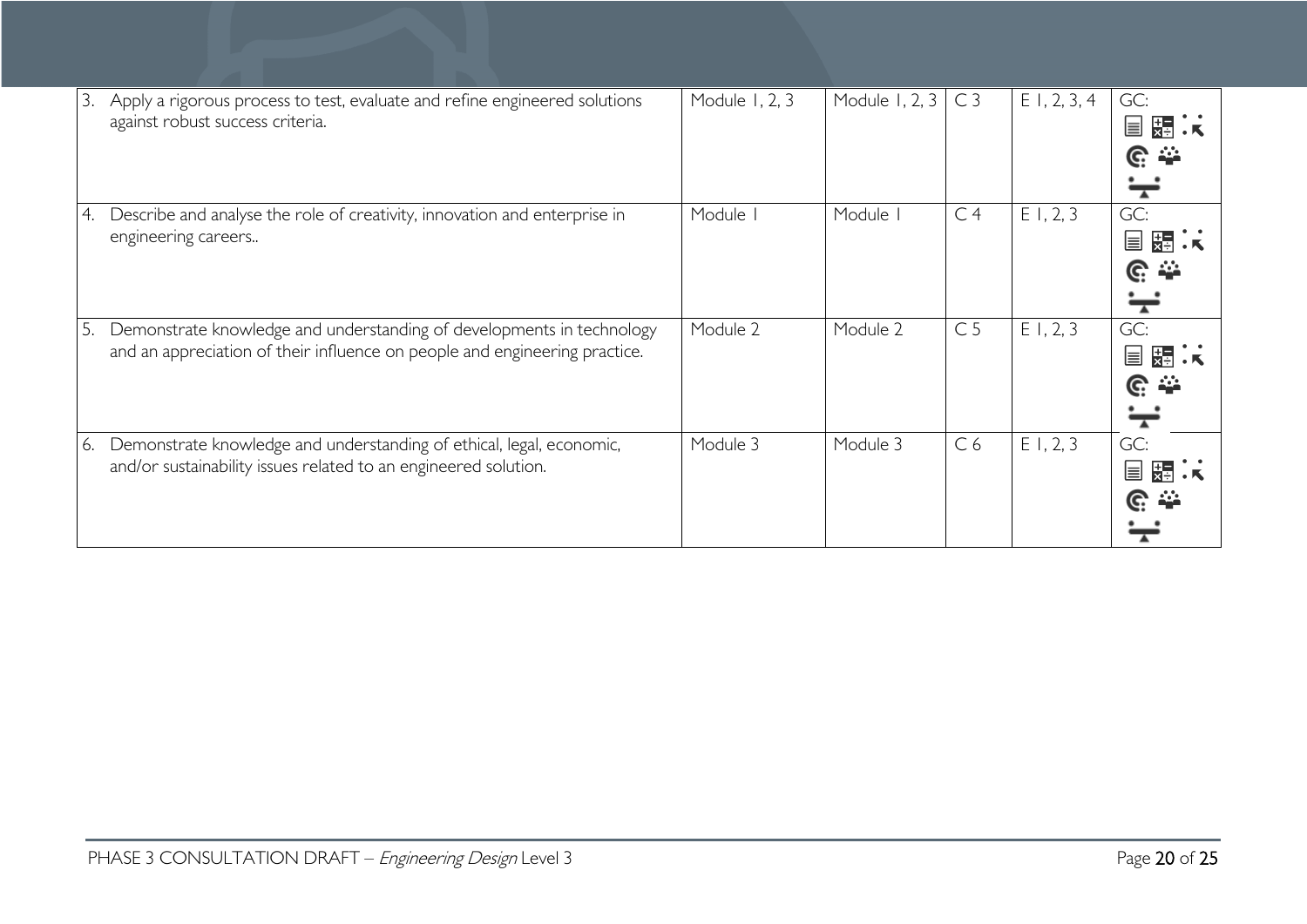# <span id="page-20-0"></span>Appendix 2 - Alignment to Curriculum Frameworks

### Progression from the F-10 Australian Curriculum: Science

As a STEM discipline, this course component provides a progression to develop student understanding and skills from both subjects within the F-10 Australian Curriculum: Technologies curriculum:

- Design and Technologies
- Digital Technologies

alongside further developing student understanding and skills from F-10 Australian Curriculum: Science and Mathematics Curricula.

# <span id="page-20-1"></span>Appendix 3 - Work Requirements

### <span id="page-20-2"></span>Module 1 Work Requirements Specifications

Focus Area: Professional Studies Title of Work Requirement: Rapid Prototype and Design Pitch Mode /Format: Project/Performance Learning Outcomes: 1, 2, 3, 4 Description: Plan, build, user test and share a prototype in response to a design brief. Size: A recommended maximum of 15-minutes multimodal Timing: Complete prior to commencing Module 3 External agencies: none required Relevant Criterion/criteria: • Criterion I: elements 1, 3, 4

- Criterion 2: elements 2, 3
- Criterion 3: all standard elements
- Criterion 4: elements 1, 3

Relationship to External Assessment: Internal assessment

Focus Area: Professional Studies

Title of Work Requirement: Design Journal

Mode /Format: Minor project

Learning Outcomes: 1, 2, 3 & 4

Description: Design and production of an engineered solution to a specified real world project brief as provided by the course provider.

Through this area of study, learners apply skills in documentation and communication. In particular, they will record the creation of an engineering solution through a production diary or equivalent (e.g., a folio or blog), that includes:

- The original brief
- Evidence of project management strategies
- The initial research
- Initial designs and thoughts on a solution
- Prototyping and appropriate testing
- Final analysis of product for effectiveness.

This is to be presented in an appropriate format including evidence of design development though sketching and annotated photos of production process and documentation of testing processes.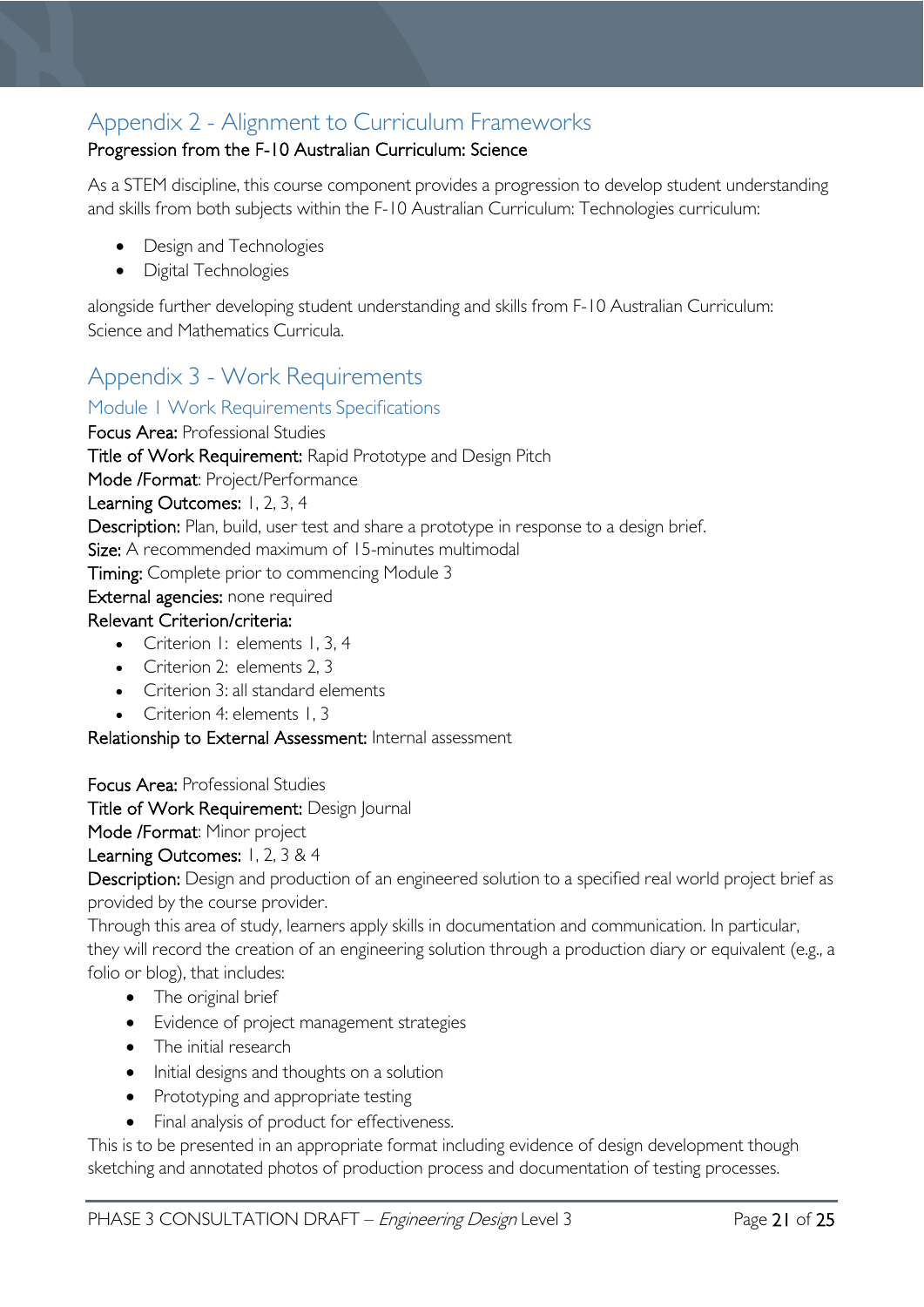Size: The size, complexity and scale of the engineering solution will be appropriate to a guided figure of 50 hours for this module. Noting students may undertake multiple systems design challenges within this module.

Timing: Complete prior to commencing Module 3.

External agencies: none required

### Relevant Criterion/criteria:

- Criterion 1: all standard elements
- Criterion 2: all standard elements
- Criterion 3: all standard elements
- Criterion 4: all standard elements

### Relationship to External Assessment: Internal assessment

### <span id="page-21-0"></span>Module 2 Work Requirements Specifications

Focus Area: Professional Studies

Title of Work Requirement: Case Study

Mode /Format: Extended response

### Learning Outcomes: 1, 2, 3 & 5

Description: Students respond to real world or hypothetical case study/studies relating to the impact of emerging technologies on people and engineering practice analyse the interrelationships between engineering projects and society.

Size: 800 -1000 words Timing: Complete prior to commencing Module 3 External agencies: none required Relevant Criterion/criteria: • Criterion I: elements I.4

- Criterion 2: element I
- Criterion 3: element 1, 3
- Criterion 5: all standard elements

Relationship to External Assessment: Internal assessment

Focus Area: Professional Studies

Title of Work Requirement: Design and Solution

Mode /Format: Project

Learning Outcomes: 1, 2, 3 & 5

Description: Design and production of an engineered solution to a brief addressing an emerging need, as provided by the course provider.

Through this area of study, learners apply skills in documentation and communication. They will record the creation of an engineering solution through a production diary or equivalent (e.g., a folio or blog), that includes:

- the original brief
- evidence of project management strategies
- the initial research
- initial designs and thoughts on a solution
- prototyping and appropriate testing
- final analysis of product for effectiveness.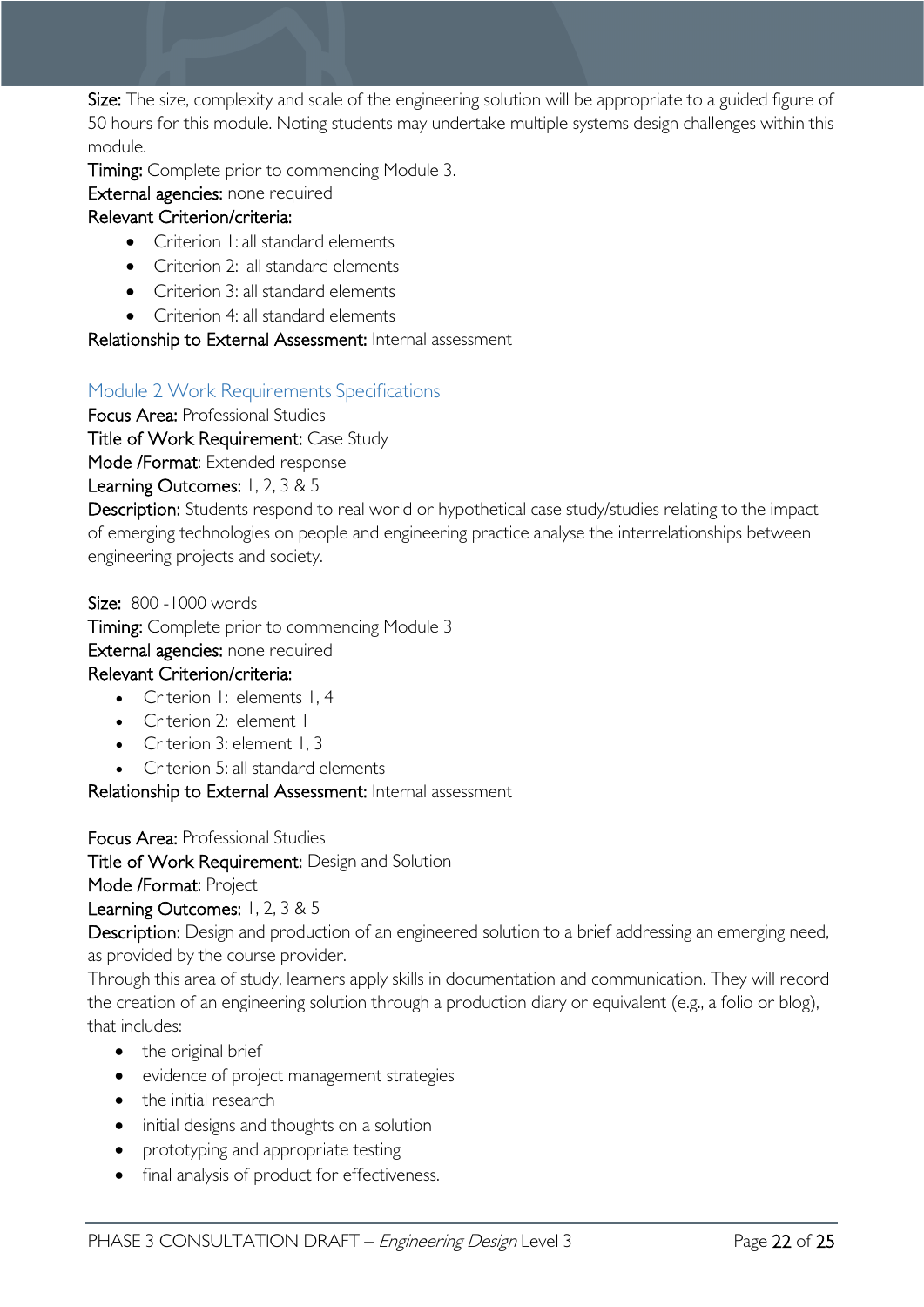This is to be presented in an appropriate format including evidence of design development though sketching and annotated photos of production process and documentation of testing processes. Size: The size, complexity and scale of the engineering solution will be appropriate to a guided figure of 50-hours for this module. Noting students may undertake multiple systems design challenges within this module.

Timing: Complete prior to commencing Module 3

### External agencies: none required

### Relevant Criterion/criteria:

- Criterion 1: all standard elements
- Criterion 2: all standard elements
- Criterion 3: all standard elements
- Criterion 5: all standard elements

Relationship to External Assessment: Internal assessment

### <span id="page-22-0"></span>Module 3 Work Requirements Specifications

Focus Area: Professional Studies Title of Work Requirement: Learner Project folio

Mode /Format: Extended project

Learning Outcomes: 1, 2, 3, 6

### Description:

Learners will replicate a professional paradigm. Proposal (internal)

- Identified engineering design problem
- Background research to inform design brief
- Work plan (timeline/risk mitigation/role allocation)
- Pitch/Presentation

Design Brief (external)

- Introduction
- Design Statement
- Design specifications, constraints and limitations
- Design Process
	- o Analysis of engineering design problem
	- o Investigation of possible solutions
	- o Criteria for selection of student's solution
	- o Production drawings/plans
	- o Testing and evaluation

Reflective Journal (internal)- demonstrating how the learner:

- monitored the effectiveness of the plans for their inquiry using appropriate strategies (e.g., developing criteria to measure effective implementation, checking progress according to a timeline, providing progress reports on action taken and decisions made during the process)
- addressed problems encountered
- analysed how perspectives were shaped by the sources of information they used
- effectiveness of the collaborative strategies they used in planning and implementing their inquiry
- evaluated the effectiveness of the inquiry including their research sources, methods, findings and plans and by revising their plans as problems arose.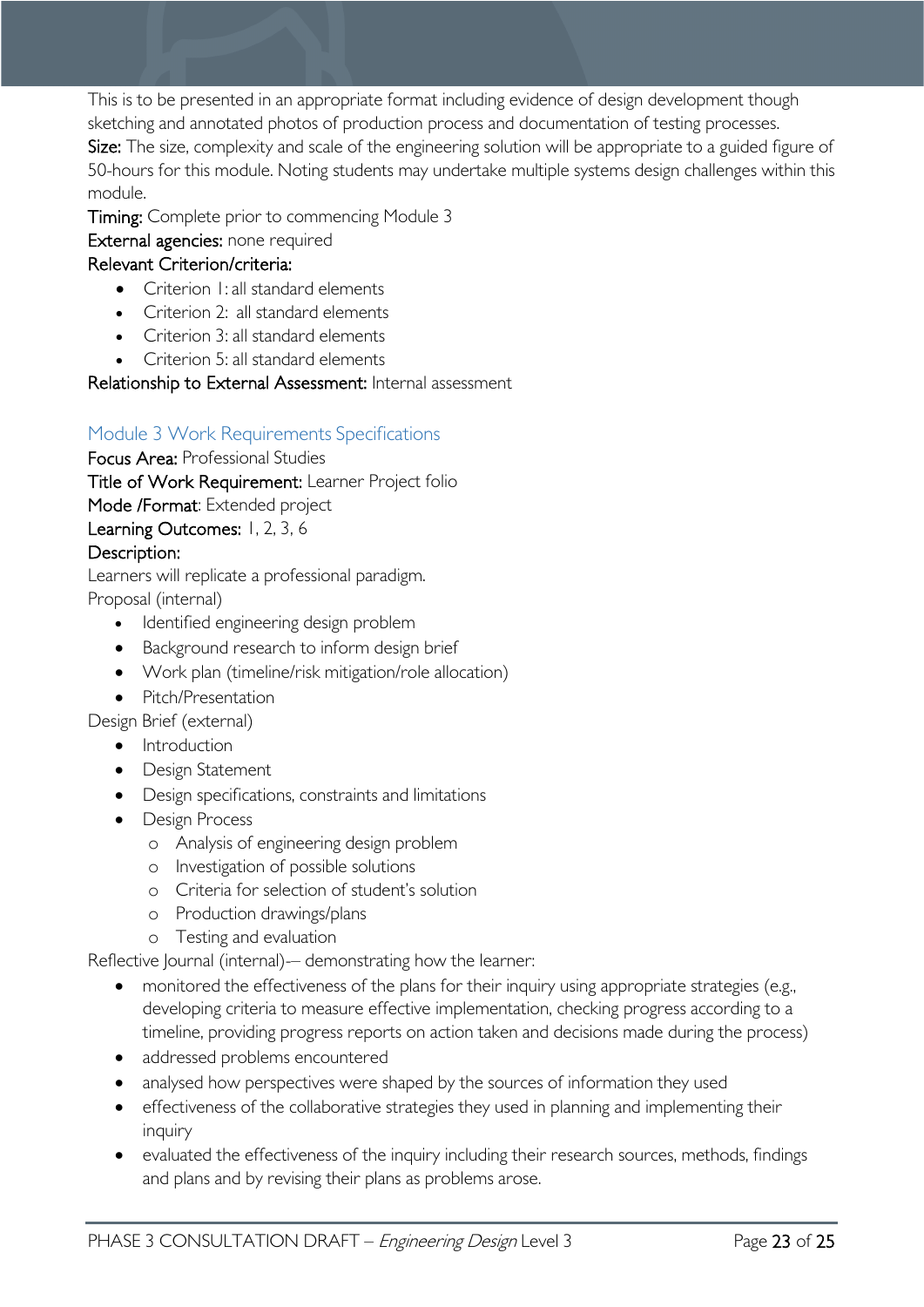The reflective journal serves an important function. The journal assists with ongoing support and supervision and is a formal record enabling authentication of the learner's work. The journal documents the result of collaborative work, reflecting the importance of teamwork to successful engineering projects.

It may be maintained in print or electronic form. All items in the journal must be dated and legible. Size:

Internal

- Proposal 750 1000 words or multimodal equivalent
- Reflective journal 1000 1500 words or multimodal equivalent

External

• Folio - Maximum of 40 A4 equivalent pages (includes research, evidence of planning, concept sketches with annotations, photographs, charts/diagrams, etc) no larger than 100 megabytes in total size.

Timing: 50hrs of dedicated class time.

External agencies: none required

#### Relevant Criterion/criteria:

- Criterion 1: all standard elements
- Criterion 2: all standard elements
- Criterion 3: all standard elements
- Criterion 6: all standard elements

Relationship to External Assessment: Externally assessed

# <span id="page-23-0"></span>Appendix 4 – General Capabilities and Cross-Curriculum Priorities

Learning across the curriculum content, including the cross-curriculum priorities and general capabilities, assists students to achieve the broad learning outcomes defined in the Alice Springs (Mparntwe) Education Declaration (December 2019).

General Capabilities:

The general capabilities play a significant role in the Australian Curriculum in equipping young Australians to live and work successfully in the twenty-first century.

In the Australian Curriculum, capability encompasses knowledge, skills, behaviours and dispositions. Students develop capability when they apply knowledge and skills confidently, effectively and appropriately in complex and changing circumstances, in their learning at school and in their lives outside school.

The general capabilities include:

- Critical and creative thinking  $\mathbb{C}$
- Ethical understanding  $\div$
- Information and communication technology capability  $\cdot \star$
- Intercultural understanding •
- Literacy  $\blacksquare$
- Numeracy
- Personal and social capability  $\ddot{\bullet}$

Cross-Curriculum Priorities:

Cross-curriculum priorities enable students to develop understanding about and address the